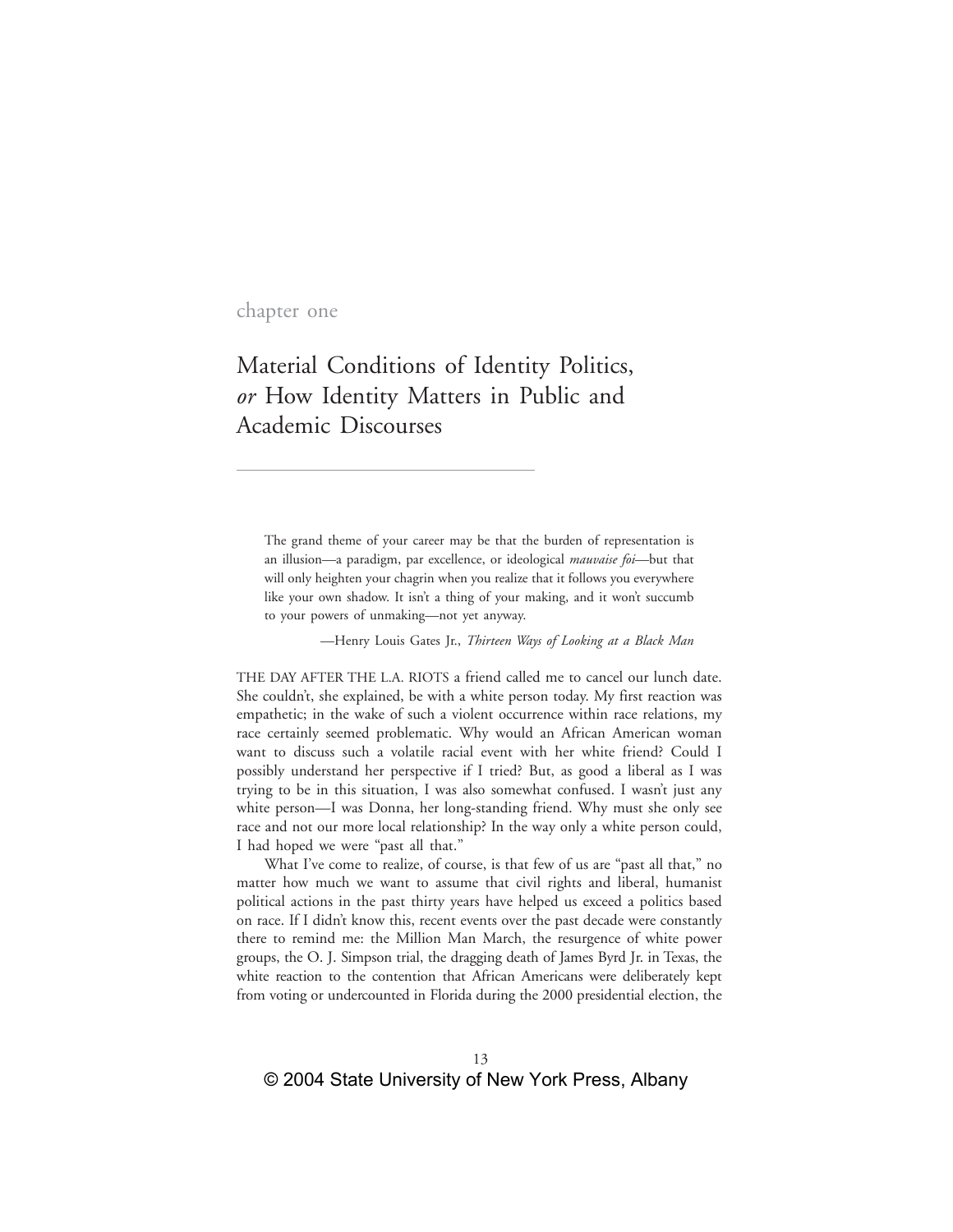persistence of racial profiling despite its illegality, the death of an unarmed African American man by Cincinnati police, which occurred as I wrote this chapter. . . . Such occurrences, of course, come up not only as an issue of race, but of all identity politics categorized around the inescapable classifications of gender, class, race, and sexuality operating in U.S. society that continually appear in shocking events such as the Matthew Shepard murder, school shootings, the Brandon Teena horror, the popularity of groups like the Promise Keepers or Montana Freemen. I could go on, but any American citizen could create such a list. The specific list of events matters not so much as how clearly such occurrences speak to how we are certainly not "past" the politics of identity that have so characterized the end of the twentieth century—neither structurally, as in these national events, nor locally, as in the cancelled lunch date.

As startling as such images of violence and inequities are in U.S. society, identity politics also manifests itself in less visible ways. The way we perceive our identities as raced, classed, sexed, and gendered results in particular ways of viewing such events where communication seems to break down. For me, this point was made most clearly in the aftermath of the O. J. Simpson trial. As a feminist, it seemed perfectly logical that I should be critical of the verdict since the crux of the case was the death of a wife at the hands of her husband. In short, I understood the case within the precise gendered terms within which the legal and media discourses presented it. It was murder, plain and simple, and thus obviously wrong, another instance of men using physical strength to dominate women. Yet I found myself surprised that many of my feminist friends disagreed. I clearly recall disturbing conversations with two African American friends, in particular, as they tried to explain why they responded differently, seeing the verdict as a victory in the wake of the historical injustices suffered by African American men in the court system. While one of them was convinced O. J. was guilty, she felt gratified that O. J., as a wealthy man, could access the best lawyers to "beat the system" as so many whites do on a daily basis. His wealth, however, was another sticking point for me. As someone with a working-class background, the idea of "buying justice" rankled, indicating yet another instance of the privilege afforded the rich. In this way, categories of identity, both those we inhabited ourselves and how we understood others to play out in the cultural scene, became almost cards in a game of poker. We went back and forth in our conversation: Race trumped gender concerns for my friends, while gender trumped race for me. Class became the explanation for both injustice and justice, depending on the speaker. Identities functioned as immutably and substantially as if they were, indeed, as real as a deck of glossy playing cards. The ace of clubs could be nothing but the ace of clubs, so categorically did we discuss identity. At a certain point, we simply had to agree to disagree on our reading of the verdict; as hard as we tried to understand one another's reaction—and we did in most cases—that understanding did not lead to different conclusions.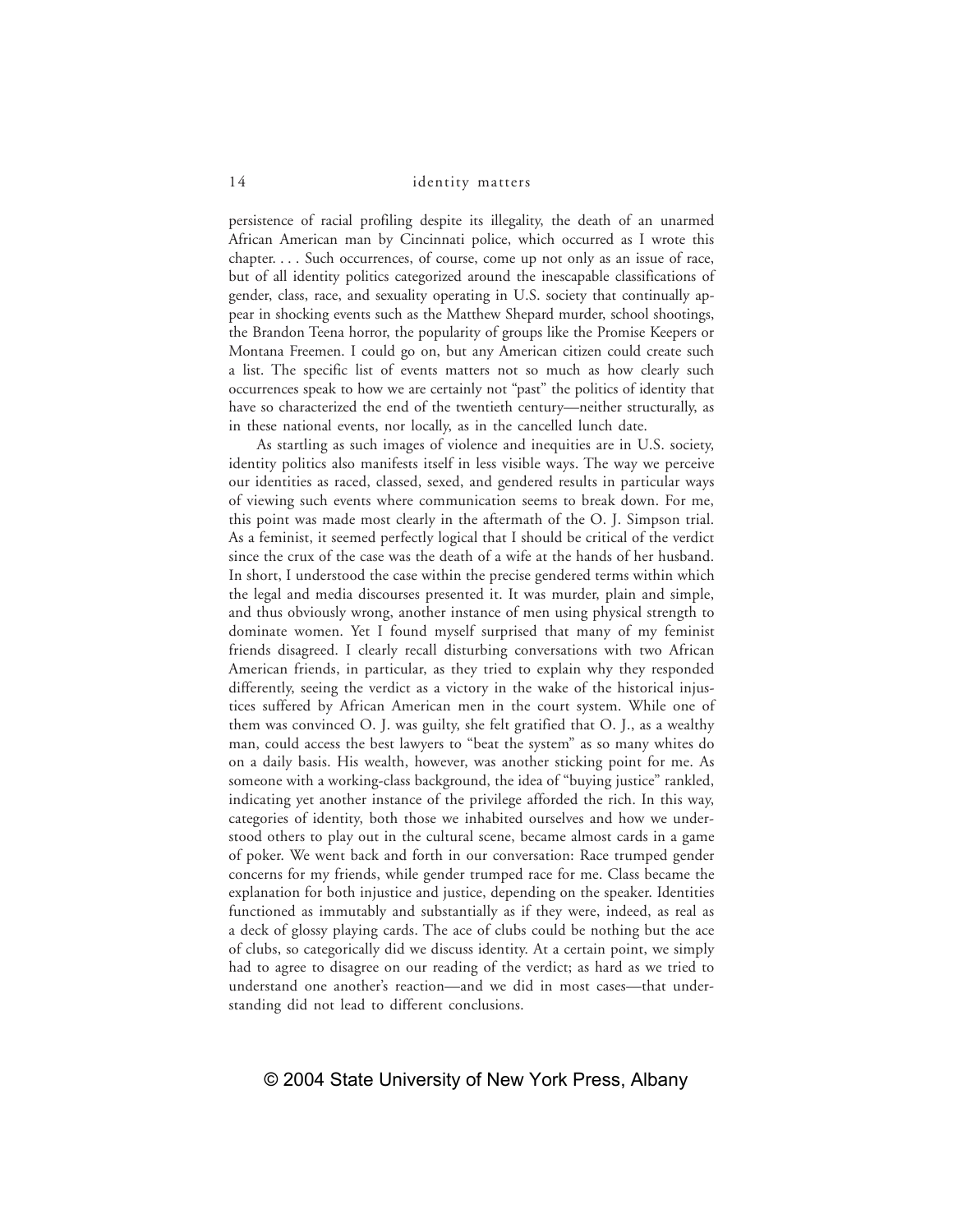Both these conversations after the L.A. riots and the O. J. Simpson verdict encapsulate how inextricable identity politics are from issues of rhetoric. In particular, they illustrate that how we come to understand and perceive identity indelibly affects our ability to discuss such cultural issues, perhaps the most volatile at the dawn of a new century. In these conversations, identity took on two forms. In the case of the L.A. riots, my friend and I perceived identity as a category of body: Physically, we were either white or Black (cultural, discursive encodings for the physical, a way of viewing body within racial categories that, although constructed, also structured our vision). As a physical quality, difference seemed immutable. We presumed that such physical bodies meant we had irreconcilable viewpoints that should not be brought into the open or addressed because of the inevitable conflict they would create. In the second conversation, we made judgments less on the physical body but in ways intimately connected to the same. We assumed our differing experiences of culture led to interpretative strategies wherein our experience of the world and the influence of history upon that experience would inevitably remain dissimilar. Even recognizing the positions we took as culturally constructed (i.e., connected to historical events, personal experience, etc.), we assumed the identities constructed in these spheres to be authentic. If we inhabited a certain body, then we took on particular identities and viewpoints as a result. This authentic link between body and experience, further, helps explain the more physical difference marked in the first conversation: Seeing body as raced immediately meant different identities, different views, the need to end conversation to preserve our friendship. As my friend commented after the L.A. riots, "I don't think us being together today would be good for our friendship. I'm too angry at white people."

In making judgments based on our races, our classes, and our gender, we were doing much more than mere stereotyping. We assumed similarity (gender) and difference (race, class) to be authentically written on the body through experience. Our interpretations of the world, we presumed, were inevitably linked to how our bodies had been socialized to think in the groupings in which our experience was constructed. In short, we accepted the categorical nature of identity as we had inherited it. Even in our "enlightenment" about the cultural nature of identity, we still presumed its authenticity by concluding that experience would be differentially understood, made meaningful within the communities in which we had experienced it. And we weren't wrong, as the O. J. Simpson conversation attests. Frankly, only a white person had the luxury of seeing race as a nonissue, as if it need not, in our society, "color" my experience in a way it unavoidably does for people of color. By focusing on class and gender, my whiteness spoke. By neglecting class, my friends' financial privilege spoke. As women, none of us could ignore gender. We enacted our bodies quite well.

Memories of conversations and discussions that have taken these forms over the years greatly disturb me: They are nothing if not stoppages of cultural interaction wherein any potential to "see differently" is interrupted by a logic of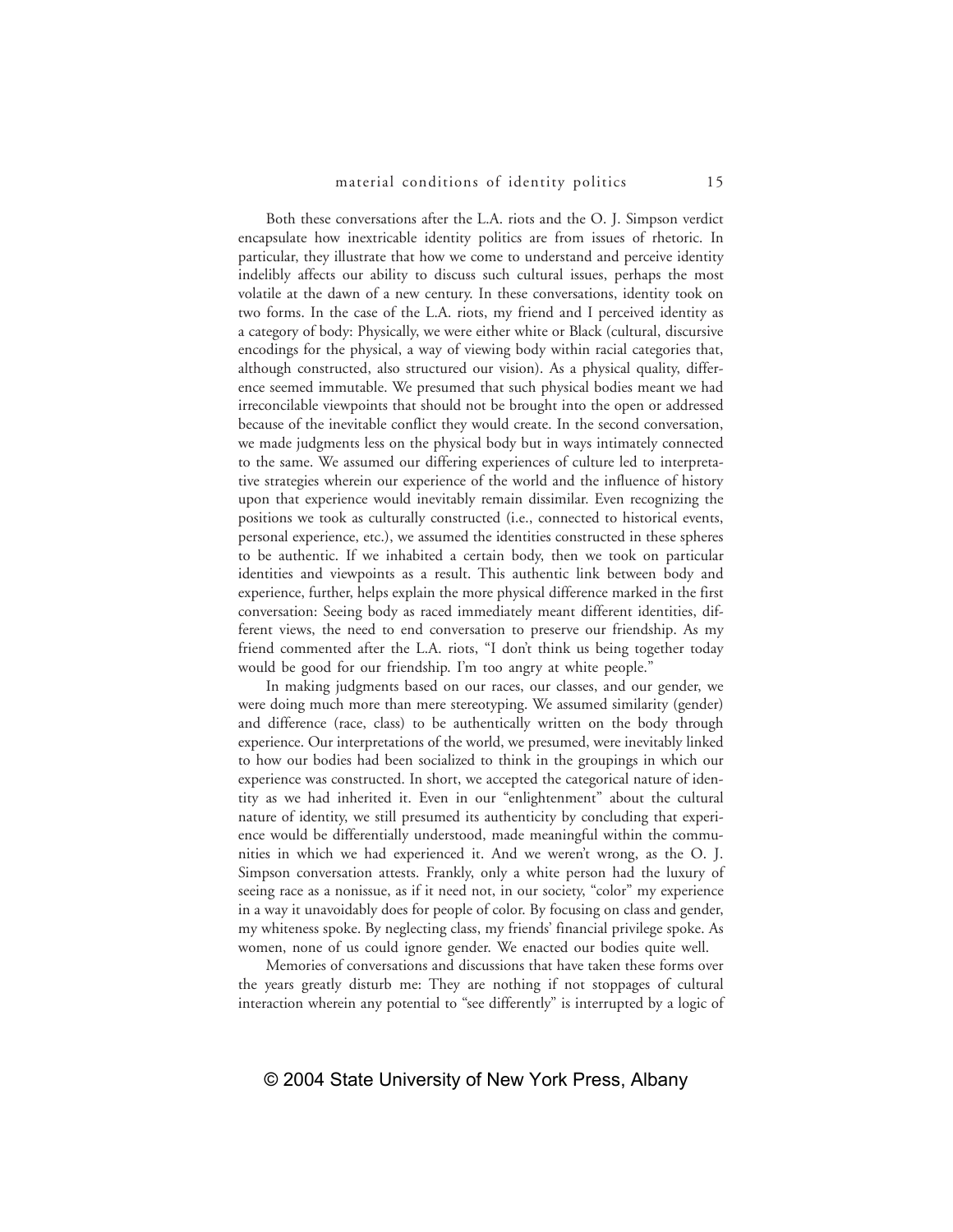#### 16 identity matters

the body connected to cultural authenticity that seemingly cannot be traversed. Such failures of communication are, pure and simple, impediments to rhetoric and its ability to work in favor of social change. If I thought this were only a personal issue, perhaps I would not be so disturbed, but we see such scenes play themselves out over and over again on the public stage in diverse and seemingly irreconcilable reactions to cultural events. Living in northern Colorado, for example, I am haunted by scenes that played out after Matthew Shepard's murder (he died in my town's only hospital). Debates over whether the killing could be considered a hate crime brought out tensions among class issues (did the two men kill Matthew because of anger over their economic plight?) and sexuality (do gays and lesbians "count" as a protected class?). Should class trump sexuality? Could sexuality be factored into legal discourses? Even the funeral became a site of identity politics as mourners had to pass a picket line made up of a religious right group bearing signs reading "Matthew in hell." On my own campus, one fraternity lost its charter for creating a homecoming float depicting a scarecrow tied to a fence post, obviously invoking how Shepard's body was found. The exclusively white, presumably heterosexual, middle-class members of the fraternity couldn't understand why their "joke" had such significant repercussions. The inability to read such events similarly is connected to the body no more clearly than in issues surrounding sexuality. The perception of too many is that the bodies of gays and lesbians exists in such difference that even liberals discuss sexual multiplicity in terms of "tolerance." Sexual difference is marked so strongly in our society, however, that tolerance need not lead to seeing the body as acceptable—as possessing the same rights to marry, adopt children, access health benefits for partners, or even drink in particular bars.

My experiences, no doubt, mirror the experiences of many other American citizens when identity politics makes itself so visible as in these recent events. Such is the scene of identity politics in this country that identity has become a contested site intersected by a seemingly endless number of discourses, by institutional discourses like law and government, experiential discourses of identity and body, economic discourses of business and socioeconomic class, consumerist discourses that allow us to "buy" ethnicity, media discourses that allow us to "travel" among cultures while not being affected, and so on. The sheer diversity of discourses surrounding identity impacts all aspects of our experience in the material realms of culture. Pulling at one thread seems to send a whole ball of yarn toppling toward our heads as we seek to understand how such events continually recur, and how we might prevent the continuing pervasiveness of oppression based in identity. Frustration emerges continually in seemingly unanswerable questions. Will we ever move beyond our current state of identity relations if we continually disregard difference or preserve its authenticity so strongly that no discussion can take place unless we *share* these same experiences? Whose experience should "trump" the other's? How do we talk with one another to enact social change within such a scene?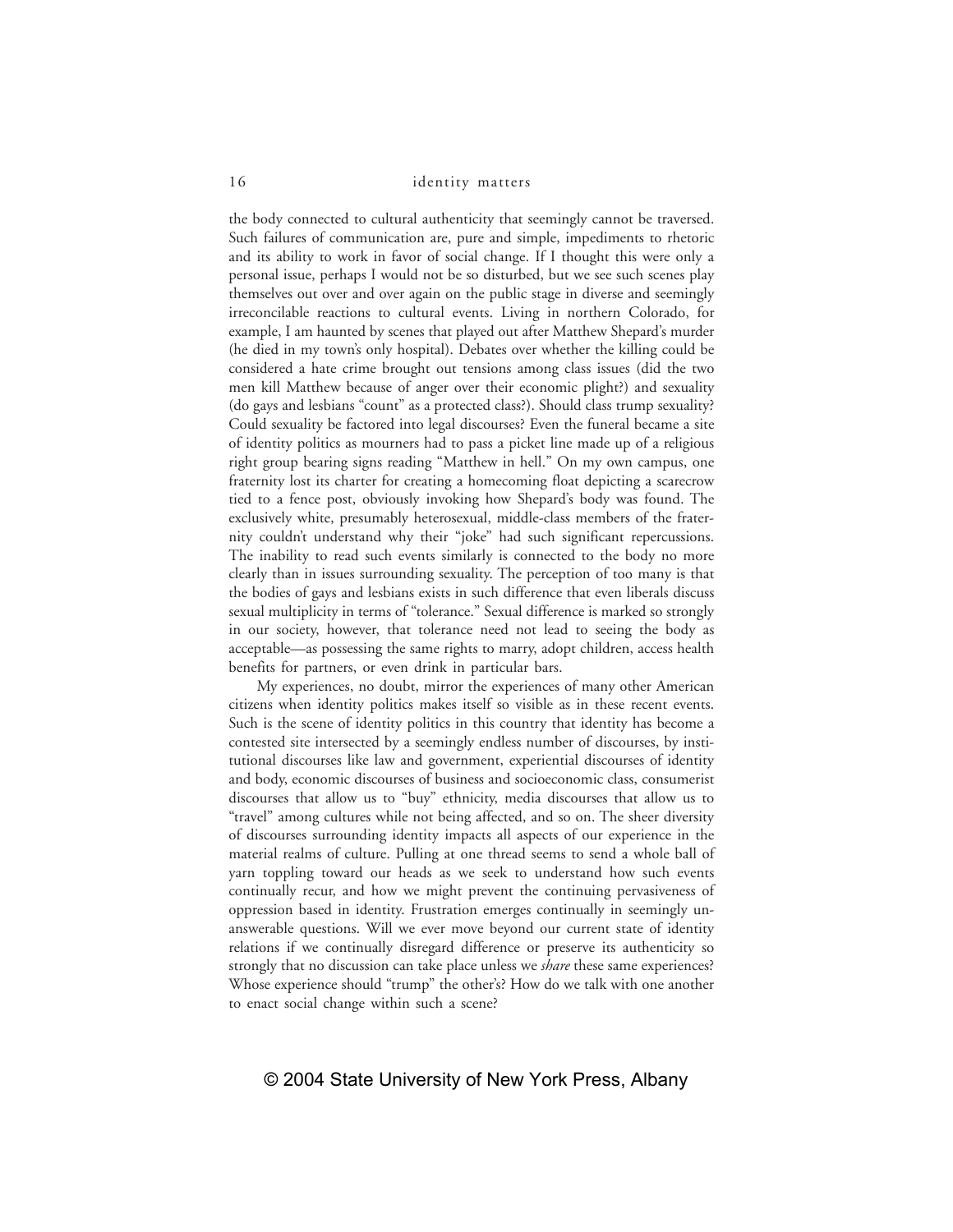It is precisely this cultural scene into which so many composition pedagogies seek to intervene. Yet given its complexity, are we up to the task? Public rhetorics lead to a seemingly inescapable identity politics that forestalls our attempt to discuss difference outside of the body. These discourses further impact our material experience of the world and pervade all our social interactions in everyday life, including how we construct, perceive, and enact our own identities materially and discursively. Such politics—both their embodiment and seeming resolution—are so deeply entrenched in our institutions and the material realms of culture that I increasingly fear our attempt to exceed such a politic in the composition classroom may be doomed to failure. Given that academic discourse functions not only in conjunction with these other cultural discourses but also as a prominent institutional discourse, what roles do we play in perpetuating as well as deconstructing the discourses by which we learn and enact identity? How is academic discourse embedded within the scene of identity politics and to what effect on student identity constitution? These are the questions this chapter seeks to take up by illustrating, as much as is possible, the way in which composition itself may be implicated in the very scene of identity politics it attempts to alter.

#### PUBLIC SPACES AND CLASSROOM SPACES

The realm of identity politics has become so central to rhetorical education that we have come to accept that acts of communication take place within and between identities (between and among representatives of discourse communities, or in contact zones created only by leaving our "safe houses") and, as such, that our attempts to address "public" audiences need to be radically refigured. While we may seek a public rhetoric that might focus on shared investments in certain forms of action, rather than alliances built upon similar identities (e.g., Wells; Harris, *Teaching*), those actions, of necessity, are similarly located in our interpretations of events, interpretations impossible to separate from identities. Like it or not, identity politics is the playing field of rhetoric at the beginning of a new century. A unitary public is no longer viable; rather the public might better be imagined as that which "require[s] multiple negotiations and positionings for every possible speaker" (Wells 333). One central task of rhetorical education, then, has become that of helping students highlight what those positions might be by providing opportunities where difference is no longer marginalized under a false concept of a unitary consensus about social norms but becomes a possible site of rhetorical action. The presumption is that a better understanding of the cultural nature of one's own positions will form the grounds through which a new public rhetoric might emerge where students better understand how to negotiate across, within, and between differences in attempts to create a more fully democratic public sphere. These two goals, however, frequently do not operate as well together as we might imagine. Instead, working to highlight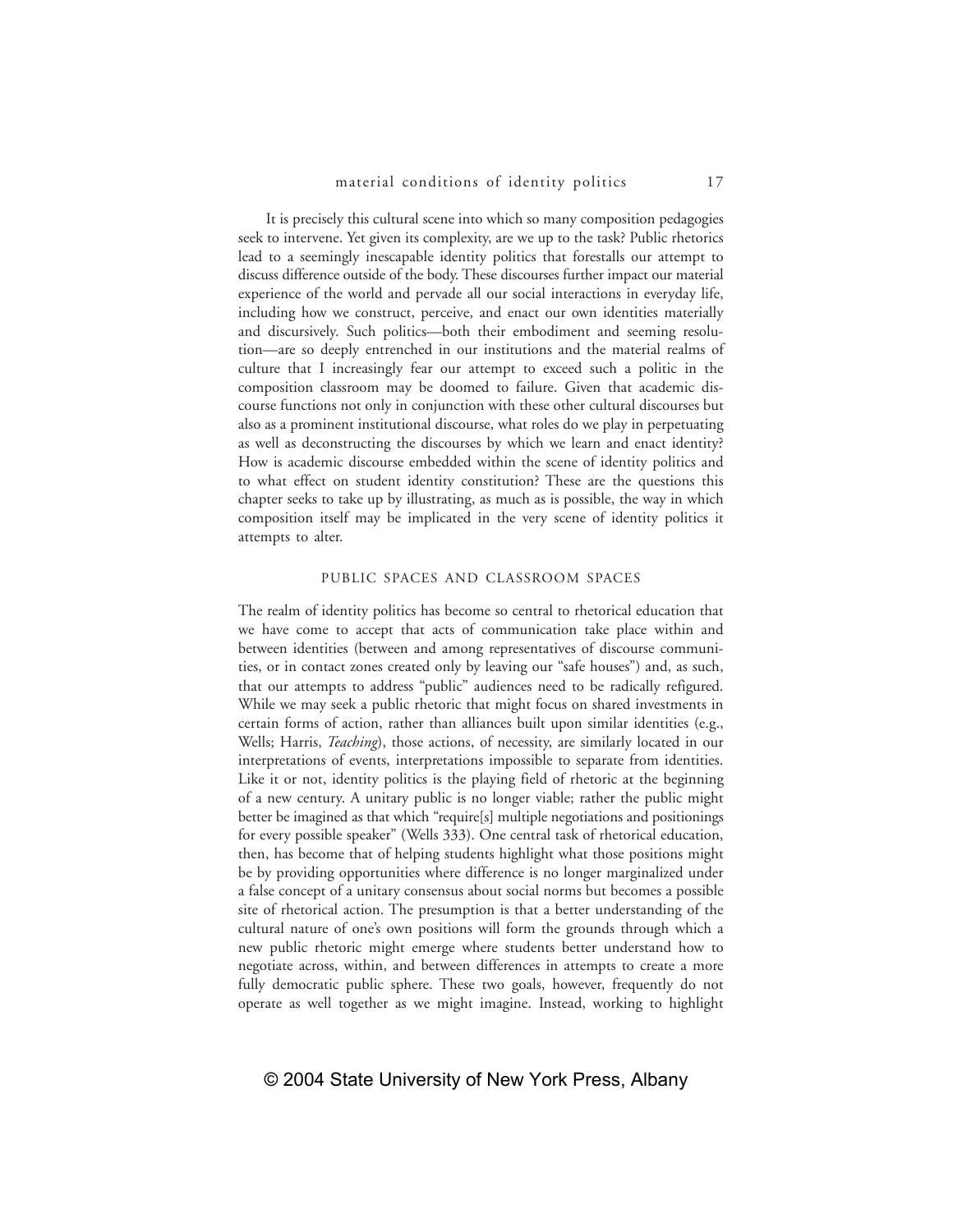difference frequently only exacerbates borders rather than encourages one to cross them because of how often our pedagogies incite public understandings of identity that actively work against a rhetoric of communicative action or border crossing.

In my past attempts to enact a contact zone pedagogy, for example, my students were just as likely to become more mired in their own positions—in precisely the ways they had come to understand them as a practice of everyday life—as they were to attempt to talk across and between positions. Although contact zone pedagogies are successful in that students come to recognize their experience as a *position* inscribed by culture, my attempts at contact only made those positions more visible and, paradoxically, more firmly entrenched as a result. Discussions often foregrounded the constructed nature of positions—for example, with comments continually prefaced by "as a white person" or "as an African American." Students claimed ownership of those positions so vociferously that African American students would claim whites could never "understand" a reading by Cornel West, or female students would tell male students they had no right to discuss an essay on women's experience. Seeing claims of positionality as a means of discussing difference did not lead to exceeding such positions to traverse boundaries. Frequently, just the opposite was the case. Adding critiques of power to this pedagogical mix helped some students see the role discourse and culture played in this constitution and occasionally exposed the multiplicity of positions available for interpreting culture. Yet, instead of engaging their new understanding of identity to alter social conditions, my students came to see such power relations as not only unavoidable but also necessary for living life in the social real. The cultural currency offered through capitalism, for example, became not a means of explaining oppression but more often a reason to maintain the status quo. If "moving up the social ladder" was the way to ensure material success, it should be pursued; further, it provided a route for others to escape oppression. Class politics were not opportunities for critique; instead, they explained how equality could be achieved.

Such rhetorical stoppages, even in pedagogies designed to transcend them, seem to imply that no matter how much "contact" occurs between bodies, borders will not be crossed. To use Wendy Hesford's terminology, the "autobiographical scripts" that culture makes available for understanding identities locate us in such ostensibly locked positions that borders can seem absolute. My teaching experiences have highlighted well the scripted responses engaged all too often by students. Assuming we should "get past" seeing a difference based in race, or that the only option is to stop engaging, to "agree to disagree," or that wealth will solve all ultimately reflect many of the strategies my students, when discussing issues of difference, seem to bring up consistently. Ranging from the comments that we are "all the same" (and thus difference should not matter) to an acceptance of difference as indissoluble, yet equal (usually expressed almost precisely as an Arby's slogan: "different is good"), to the assumption that class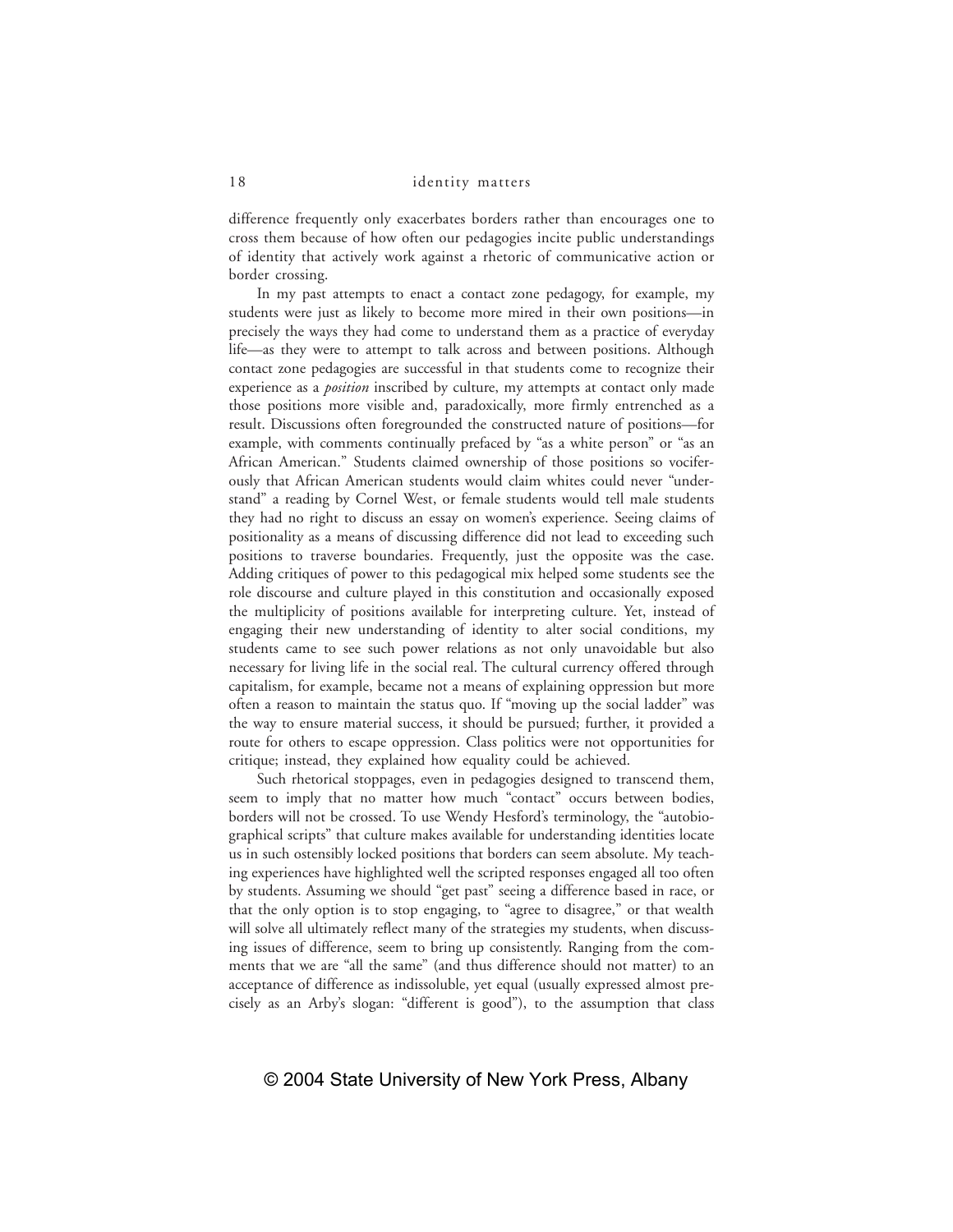mobility will alter identity politics, my students, like me and my friends, reflect the cultural rhetorics available in the public sphere for discussing identity.

Although we may wish to see such student reactions as failures to engage the contact zones of the classroom, we also have to recognize that such reactions have been well learned in the material realms of U.S. culture. Emphasizing student identity, even when exposing its cultural and ideological nature, does not always allow us to predict what students might bring to the classroom. Rather, it is just as likely that students will invoke the understandings of identity they already use to understand themselves as part of the material world; that is, the public rhetorics of identity that continually categorize bodies such that a particular body is presumed to understand its experience of the world in particular ways. In the logic of identity politics, my white body encodes a variety of assumptions about what I've experienced, how I think, and my position of power in culture. Even if I try to exceed those presumptions when I speak, my "body" is read in ways that counter such attempts. In a contact zone, my body speaks as loudly as does my rhetoric.

Although discourse theory suggests that identities are occupied in more multiple ways than these examples indicate, identities are too often acted upon as if they were authentic and unified within the cultural categories by which we explain our experience to ourselves and others. While we may wish to enact these multiple subjectivities in favor of other kinds of discursive action, the way we *perceive* identity frequently prevents such an intervention into culture. These perceptions may be recognized as just that—cultural constructions—but in material interactions, in the social real in which we operate on a daily basis, such perceptions are frequently enacted much differently. Written into our thoughts and feelings, our bodies encode our perceptions of who we are and can be in the world. Rather than only the locus of culture—that which contains the discursive—bodies function, as Peter McLaren explains, as "the central relay point the *point d'appui—*in the dialectical reinitiation of meaning and desire" (*Predatory* 63). The body, that is, experiences and enacts culture as more than a discursive relation, but rather as a confluence of meaning, desire, and affect literally written into the flesh. We learn our identities in discursive relations that mediate experience; we perceive our bodies in their material relation to the world via such discursively constructed identities. Experience and discursivity work in a dialectical relation. McLaren summarizes this move quite succinctly: "Since all experience is the experience of meaning, we need to recognize the role that language plays in the production of experience. You don't have an experience and then search for a word to describe that experience. Rather, language helps to constitute experience by providing a structure of intelligibility or mediating device through which experiences can be understood" (*Predatory* 128). This mediation is, further, inseparable from bodies as a material element of experience. How we understand our body's relation to identity (the physical and social markings by which identities are encoded in the social real) inevitably influences both our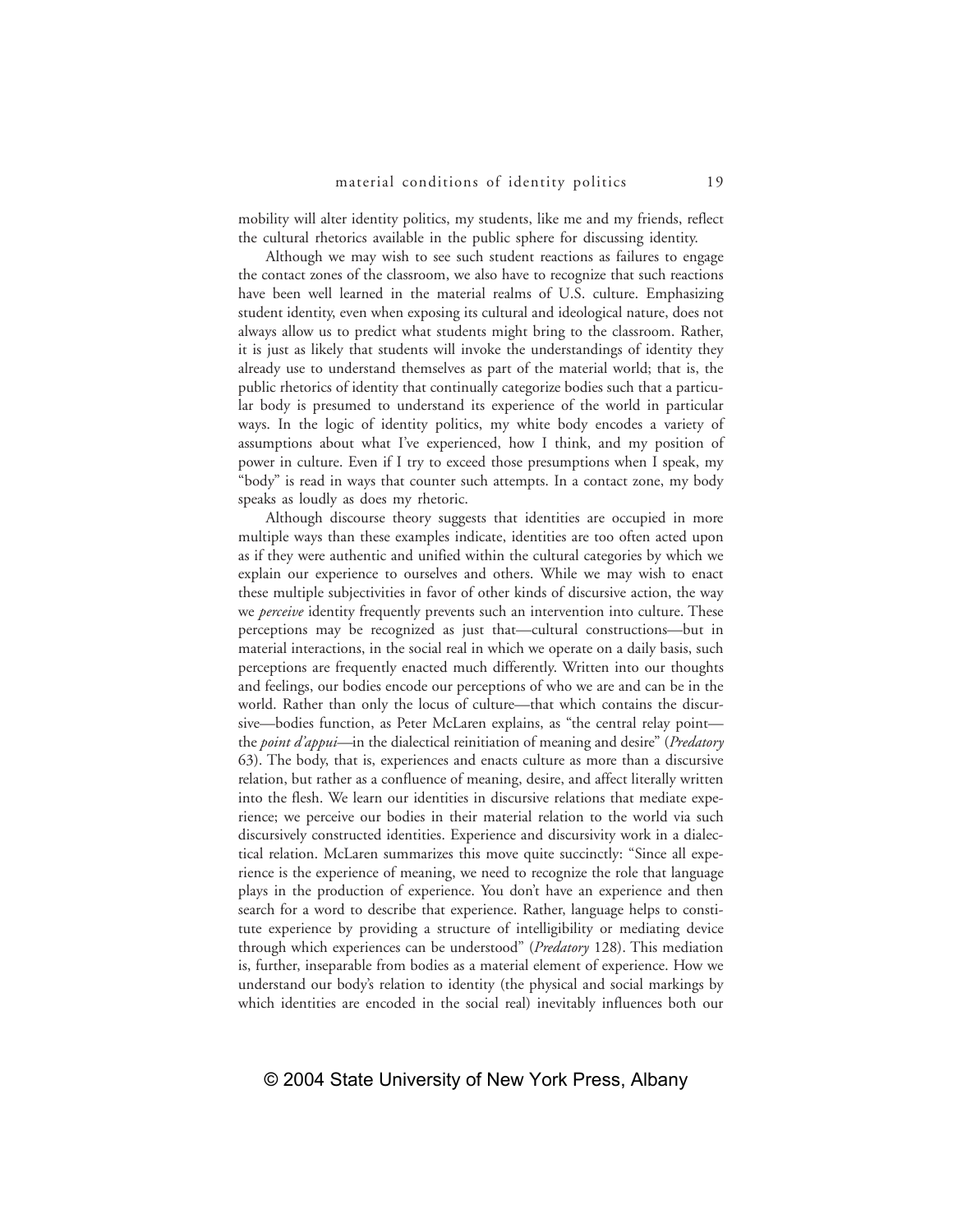experience itself and which languages we see as most available to understanding that experience.

We see these mutually embedded relations clearly in my reactions to the O. J. Simpson verdict. As a white, working-class woman, my experiences of the world as a body are inseparable from how I perceive these positions. While my whiteness allowed me to ignore race, the experience of the past—and the languages of economic oppression applied to those experiences—could not be separated from how I viewed a material event. Although class is arguably less written on the body, it is enfleshed in multiple ways in my experience. Affectively, it manifests itself in the despair, anger, and violence that frequently accompany economic oppression. Such affective reactions result from the investment of desire in consumer culture, in the presumption of class mobility, in the capitalist credo that class can be exceeded, even while material conditions vociferously cry that it cannot. Physically, it appears most vividly in my images of work uniforms, sweating bodies, and the physical disabilities manual labor has written on my family members' bodies. Even as I live an ostensibly middle-class existence in the present, I bear this history with me through choice, because of the value I place on maintaining social relations with family and friends who still live a working-class existence. I invest in a working-class identity, that is, as a way of publicly announcing social allegiances to historical relations of oppression, to the local experience of my past, and to the bodies I most value.

In this way, our understandings of identity are intimately connected not only to our own body—and how it has been encoded by others—but also our relationships and investments in social relations. We may theorize identities as multiple, but our students do not live only in our classrooms. Rather, any attempt to locate agency in difference will be continually affected by our students' interactions in culture as it is *lived* in material interactions with others that may not always be accounted for in our approaches. This is not only an issue of inequitable power relations enacted upon the body in the material world but also one of affect and connection, of the social relations we *need* to maintain our social lives. As Keith Gilyard has pointed out, the challenge we offer to concepts of authenticity may not be enough to impact the significant influence of the material relations in which such authentic identities are learned.

. . . academic postmodernism, including that which gets valorized in composition classes, often gets stuck in passive relativism, just a classroom full of instability. It's useful at times to complicate notions of identity, but primary identities operate powerfully in the world and have to be productively engaged. I think King had it right, for example, when he dreamed of Black kids and White kids holding hands (219). There are whole realities attached to those Black hands and White hands that have been insufficiently dealt with to date and won't be if we insist on prematurely converting King's dream to one of hybridity kids holding hands with junior border crossers. When we engage in discussion about fluidity, we ought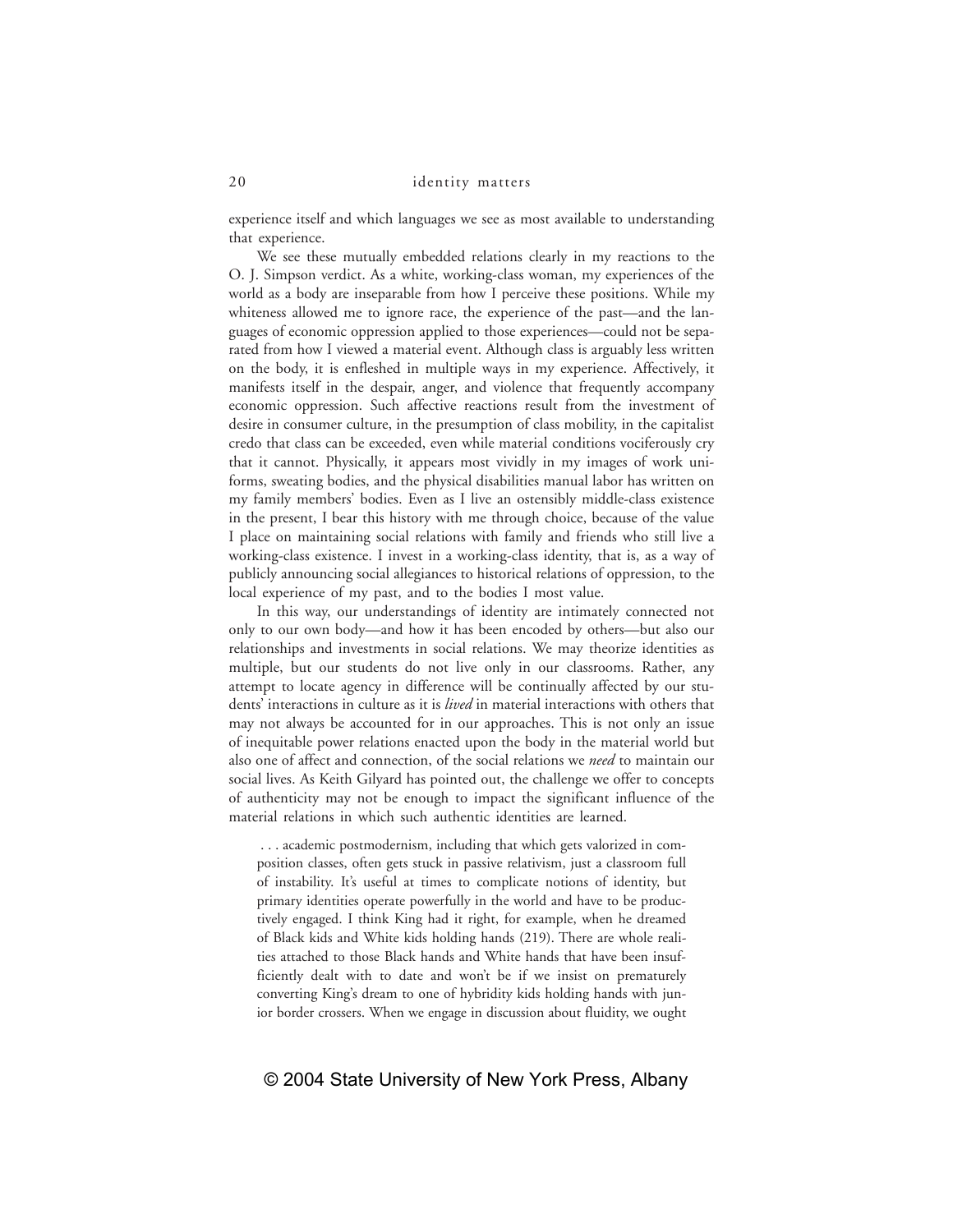to keep in mind the question of who can afford to be anchored to a focus on the indeterminate. ("Literacy" 270)

Although identity may be socially constructed through discourse as our invocations of postmodern and cultural theories assume, there are, indeed, "whole realities attached to those Black hands and White hands" that ultimately influence how those identities are experienced. We don't live identity as discourse; we live identity within bodies.

This interaction of bodies and identities in the contact zone also helps explain why so many of our pedagogies do not achieve their intended results. Although I might encourage students to see identity as fluid, as constantly changing and able to cross borders, their sense of themselves as bodies, understood within the particular languages our culture makes available for understanding self, continually reasserts the cultural premise that undergirds so much of our society's identity politics: body = experience = thought. Within public rhetorics, identities are not fluid but unified within particular cultural experiences. We are presumed to have similar experiences to other bodies "like us" that are understood within similar community discourses for explaining experience. Through such logic, my students firmly identify with particular cultural positions ("as a white person") that seem to bespeak an entire identity. Even as students come to critique the presumptions they make about identity's link to raced, sexed, and gendered bodies, such interventions do little to disturb their sense that their own bodies signify and contain who they are as thinking, feeling, desiring beings. My body is how I perceive myself. I have lived in this body for years; it is this body with whom others interact, and through this body that I construct the social relations that sustain me in the material world. My body is *not,* assuredly, an abstract site that merely serves to give boundary to the multiple discourses impacting my material interactions with the world. There is a substance to body, my students continually remind me, that is not perceived as fluid or discursive. Rather, we live within social relations with others that are perceived as *bodily* interactions.

In this way, our rhetorics and experiences of identity work tautologically. We enact cultural positions in particular ways because we have both constituted and experienced our own selves in those ways. Those positions then produce, almost unceasingly, new rhetorics of identity always limited by the ways we already perceive them. The complicating factor, however, is that such reliance upon authenticity claims does not *appear* to impact one's concern for social justice. My students are not reactive in their willingness to recognize oppression or their desire to imagine a better world. Their reactions, that is, cannot be simplistically read as ideological interpellation that facilely accepts current conditions. Rather, their understandings of self and difference, forged in public rhetorics, allow for both thinking categorically *and* the assumption that we can exceed those categories. My students may *act* as bodies, but they understand equity as exceeding materiality. Recall that my students also argue for equity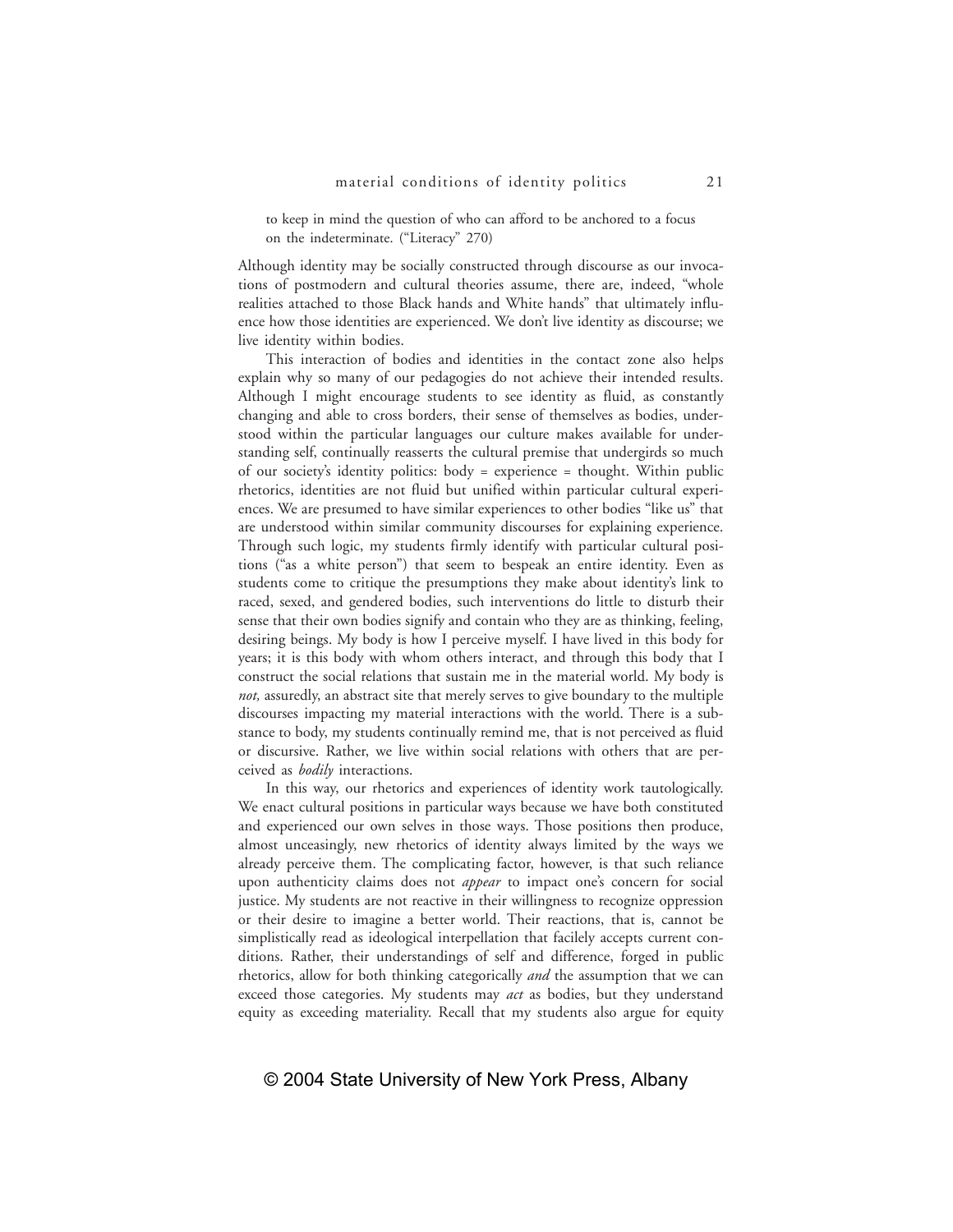through concepts of "shared humanity," "acceptance of diversity," or "equalizing power relations through capital." In such arguments, lived experience of the world can be transcended (shared humanity), the power relations such experience invokes negated (acceptance), or inequities addressed easily through current systems (economics). There is a clear conflict here between how my students explain the world in equity arguments and how they experience it categorically, a conflict that emerges from public rhetorics that attempt to both recognize difference and exceed it simultaneously. Public rhetorics, that is, remind us that while we live in bodies, the way to exceed difference is to simultaneously recognize difference and ignore it.

The apparent contradiction of an equalizing rhetoric and a body that cannot exceed difference is one that easily hides its potential hegemony. Rhetorically, we can invest in equity arguments where difference does not "matter"; however, in the social real—in the fabric of everyday life—we are consistently reminded that body does indeed matter. It matters affectively in forming alliances with others; it matters experientially in making "our individuality" corporeal; it matters materially in what rights we are accorded and what threat our bodies are exposed to. What we lack is a rhetoric that can discuss such differences without becoming locked into authenticity claims that prevent dialogue, ignore power relations, and attempt to negate history. We are caught, that is, in a world where rhetoric and the material are seemingly opposed. Rhetorical tropes of "diversity," "humanity," and "class mobility" seem viable means of impacting the material because they allow us to ignore the very grounds of difference we see and feel in oppressive identity relations. There is a clear mismatch between how we understand identity, even when we recognize its cultural construction, and how we live it.

Like any cultural moment, we have inherited this seemingly inescapable paradox from history, most particularly from the highly visible identity politics of the 1960s and 1970s. In the wake of civil rights actions taken up on behalf of African Americans, Latinos, women, gays and lesbians, and myriad other groups, it has become almost impossible not to perceive self—to understand self and its possibilities for being in the world—within the categories we have inherited from such actions. Given the cultural context in which such movements sought to intervene—the assumption of equal opportunity and common humanity organized to privilege only a certain identity (the white, straight, middleclass, male)—such a new understanding of difference was undeniably the appropriate response. Disrupting how we understood identity as irrelevant to action upon the world within such a historical moment could only be accomplished through an attention to collective politics, to the attempt to group difference in order to highlight inequities, while simultaneously moving toward the same telos of universal rights for all. Such an intervention has been successful on many fronts, ending oppressive conditions of institutional segregation by race, creating new laws attempting to erase discrimination, moving many women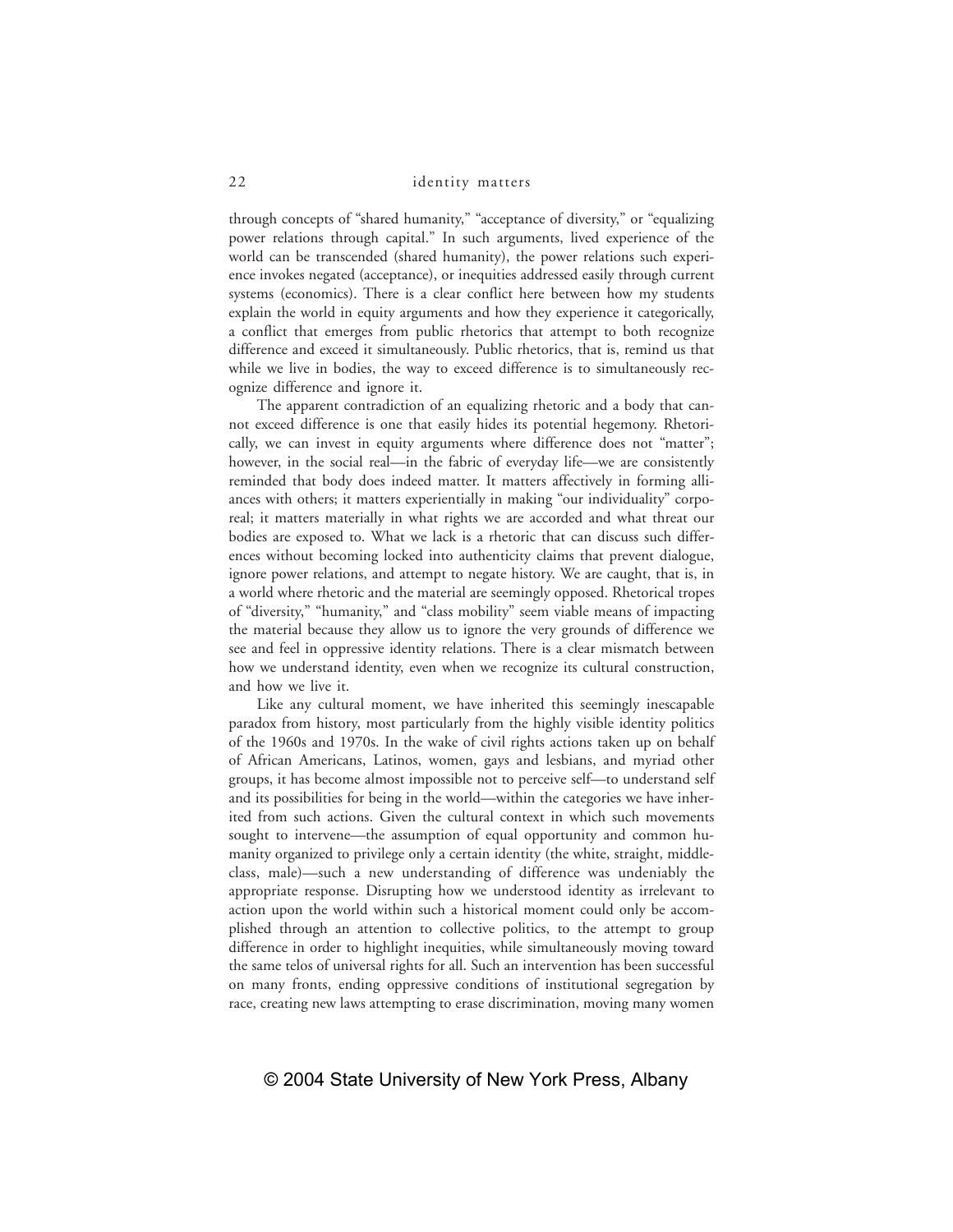into the workforce, and so on. While resulting in significant advances for many groups—while others still struggle to achieve just these gains (e.g., gay rights' actions in favor of similar protections under the law)—we also have inherited an understanding of identity (our own and others') that may prove disabling to the dream of a fully enfranchised democracy, rather than a legal mandate that has been unable to alter social conditions. Women still earn less than men for the same work; people of color still disproportionately make up more of the poor; the middle class continues to shrink as fewer and fewer people possess more and more of the wealth in our country; and most significantly, people still are harassed, molested, attacked, and killed because of their race, gender, and sexuality.

Ironically, what we have inherited might be understood most pointedly as a rhetoric of authenticity created through our attempts to respect diversity while maintaining allegiances to universal values (reason, justice), economies (capitalism), and the institutions meant to ensure their perpetuation (law, business, government, education). When we begin thinking diversity, we acknowledge that different cultural experiences, and their encoding in the languages by which we understand experience, come to create diverse cultures within American society. This move to a multicultural society, which attempts to preserve diversity within the ideological structures of a particular nation, encourages a respect for difference within sameness. That is, we recognize different cultural ways of knowing and attempt to count them as equal, while still preserving a link to a national consciousness that we might all be said to share. Events such as the O. J. Simpson trial, however, expose how difficult our attempt to walk this line can be when competing interpretations vie for prominence. Consistently, such events highlight a recurring national issue: how cultural difference can be maintained simultaneously with an allegiance to social institutions that mandate a more unified identity for a nation's citizenry. As a country, we are consistently pulled in two seemingly opposed directions, toward sameness and difference simultaneously. Little wonder our students' discussion of identity politics seeks to both respect diversity and assert common humanity simultaneously with little attention given to the power relations that might make such goals impossible.

This pull toward a unitary public simultaneous with attempts to respect diversity results in a seemingly endless tension between our attempts to achieve a social consensus and not marginalize any perspectives in the construction of that consensus. As John Trimbur argued so long ago, however, rarely is it possible to achieve consensus without marginalizing others ("Consensus"). Rather than creating a social scene in which difference is respected and valued, discussions of identity presume an authentic link between body, identity, and experience that has resulted in a continual ranking of identities. Once something is appropriately categorized, it becomes much easier to order those categories such that certain identities, whose perspectives most mirror that of dominant discourses and institutions, are continually placed "on top" under the rubric of a unified consensus of rationality and public good. While identity politics has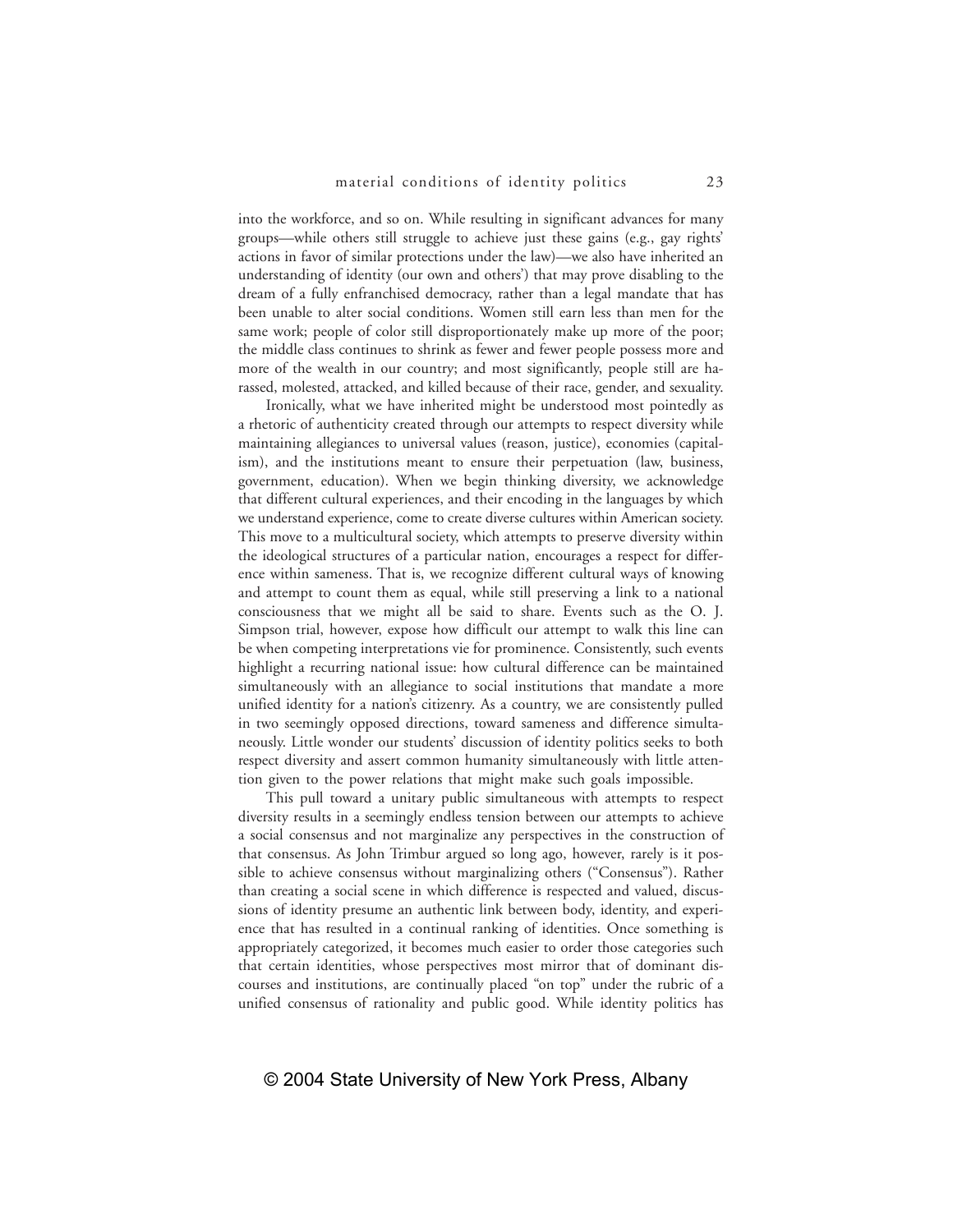given us a language to discuss such moves, it also provides the premises by which such discussions take place, ensuring a replication of power relations wherein some voices speak more loudly than others and some perspectives have more currency than others. Within the goal of sameness, difference is consistently refigured as a battlefield of the public good versus personal or community interest. Recent conservative responses to identity politics reflect this tension clearly insomuch as such responses link claims of discrimination to personal agendas (e.g., accusations of "playing" the race or gender card), or more to the point, as impediments to the pursuit of commonly held goals. The backlash against affirmative action policies and feminism are apt cases on point.

Within such rhetorics, power hides. The material facticity of being in the world continually undercuts our goals of sameness and difference as coexisting impulses, but our rhetorics remain to assure us that the mismatch between how we live in the world and how we explain it need not be examined. By seemingly resolving the tensions wherein we act categorically but presume identities need not be categorical, such rhetorics ensure our experience of the world need not impact our understandings of equity. The paradox of difference and sameness becomes resolved through the discursive means offered to explain contradictory experiences of the real world. We may feel oppression, but we can explain it. We may enact self as if borders were absolute, but our rhetorics are there to assure us they can be crossed. Thus, I, like my students, can understand why my friend wants to cancel our lunch date, but still feel that we should be able to get beyond those very differences that I enact myself in response to the Simpson trial.

It is in the tension between these two impulses—toward sameness and difference—that we find the confluence of multiple institutional, media, and economic discourses in which our students are asked to forge their identities. While consumerism may benefit from diversity, capitalism works more smoothly within hierarchies and complete investments in the economic system. Although social programs and initiatives (e.g., affirmative action, antidiscrimination laws) may seek equality, the self-same assumption of rational means by which equality can be reached is embedded in a legal system that, by definition, cannot recognize difference unless it is already categorized (i.e., "protected classes"). The integrity of the "one-man-one-vote" society is weighed against accusations of misconduct in Florida. Sameness and difference collide over and over again as impulses toward multiplicity and national good continually vie for prominence in local situations. Much the same occurs in our classrooms as we attempt rhetorics of multiple identities within an institution whose function is to ensure the continuation of the meritocracy, providing a means to equal opportunity while simultaneously rank ordering merit for potential employers. We seek to enact the agency of multiple identities while simultaneously offering new identities through our teaching of accepted literacies that are best able to operate within the institutions of power in our society.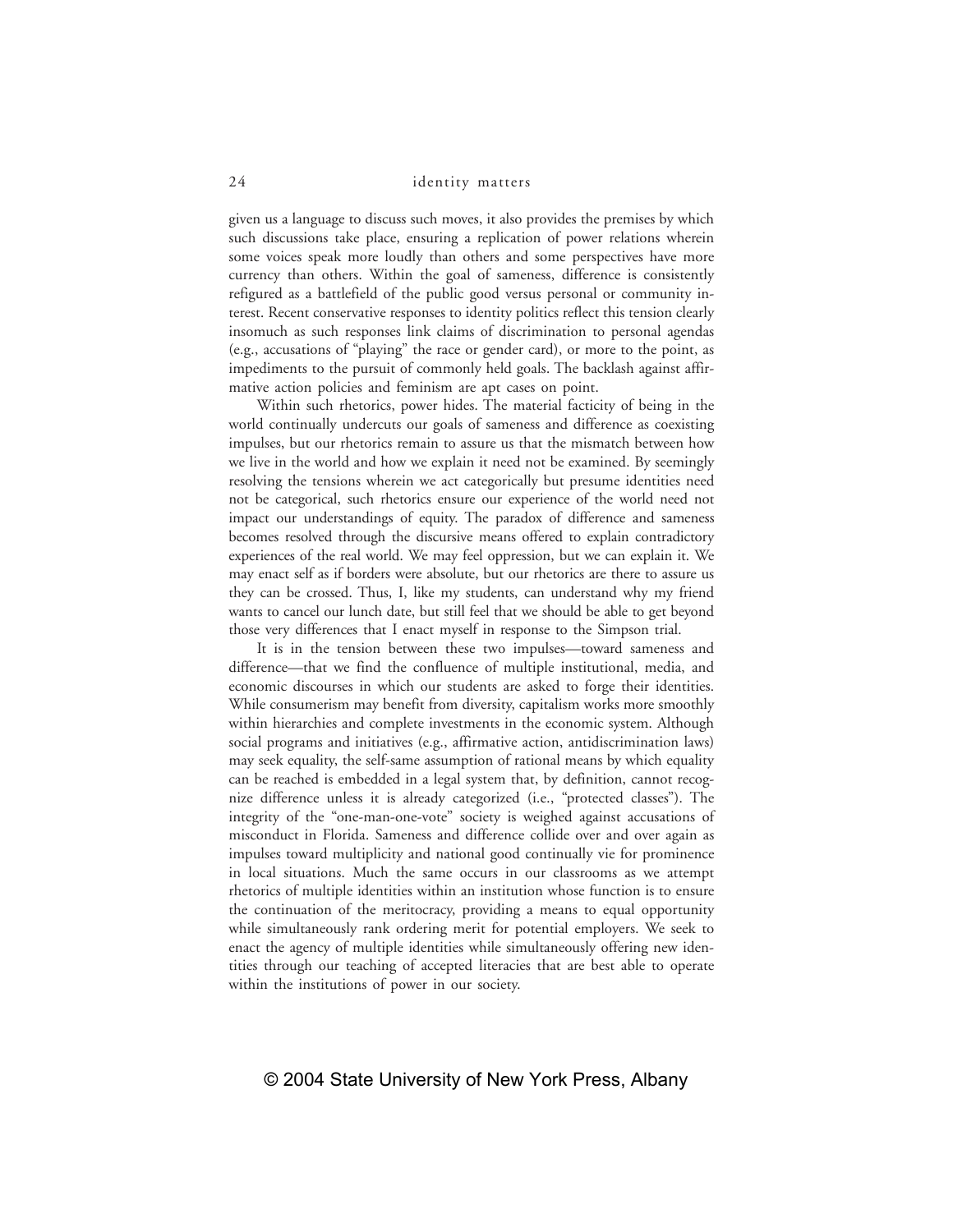### COMPOSITION AND IDENTITY POLITICS: TRANSFORMATIVE AGENCY OR IDENTITY FORMATION?

This seeming paradox of difference within sameness is one in which composition is deeply implicated. Composition has consistently attempted to take seriously the mandate of equality through a shared language while simultaneously respecting difference and diversity. In its function as the cultural institution dedicated to ensuring meritocracy, higher education in this country is inextricably involved in debates over identities and how they come to gain power. The same can be said of the teaching of writing, dating back almost to the onset of language education in public schooling in the United States. Not surprisingly, insofar as composition studies is located in and responds to the same social exigencies, our pedagogies reflect a historical trajectory of shifting understandings of identity similar to those in the public sphere. Composition's theories of identity and language attempt to negate the more material affects of identity politics and the institutional power in which our pedagogies are located. In sum, our own history reveals a similar attempt to disassociate the discursive from the material, the rhetorical from the real, and, most significantly, the institution from power relations.

Traditionally, American education, more often than not, has been viewed as supporting an egalitarian and liberatory agenda that smoothly intersects with our cultural mythos of democracy and individualism. Hence, some educational historians interpret the move to public education in America as a way to extend social benefits to the lower social classes. Under the rubric of "equal opportunity," education provided the venue for any American to live the American dream. Not surprisingly, this "egalitarian turn" in education, as Andrea Lunsford points out, also affected a change in the nature of rhetorical education. Lunsford ties this change to the development of land grant institutions through the Morrill Act of July 2, 1862:

The land grant universities welcomed a much broader spectrum of the American public than had heretofore had access to higher education, and these students were by and large untrained in Latin and Greek—the traditional languages of the Academy. As the vernacular slowly became the language of choice in all universities, instruction in composition emerged as a powerful means of immersing students in the skillful use of English, at least partially in the belief that the "right and proper" use of the English language was requisite to participation in the intellectual and economic life of the republic. ("Nature" 6)

Thus rhetorical education prepared students, or at least gave them the language, to become part of the dominant culture, providing them with the means for social acceptance within that culture.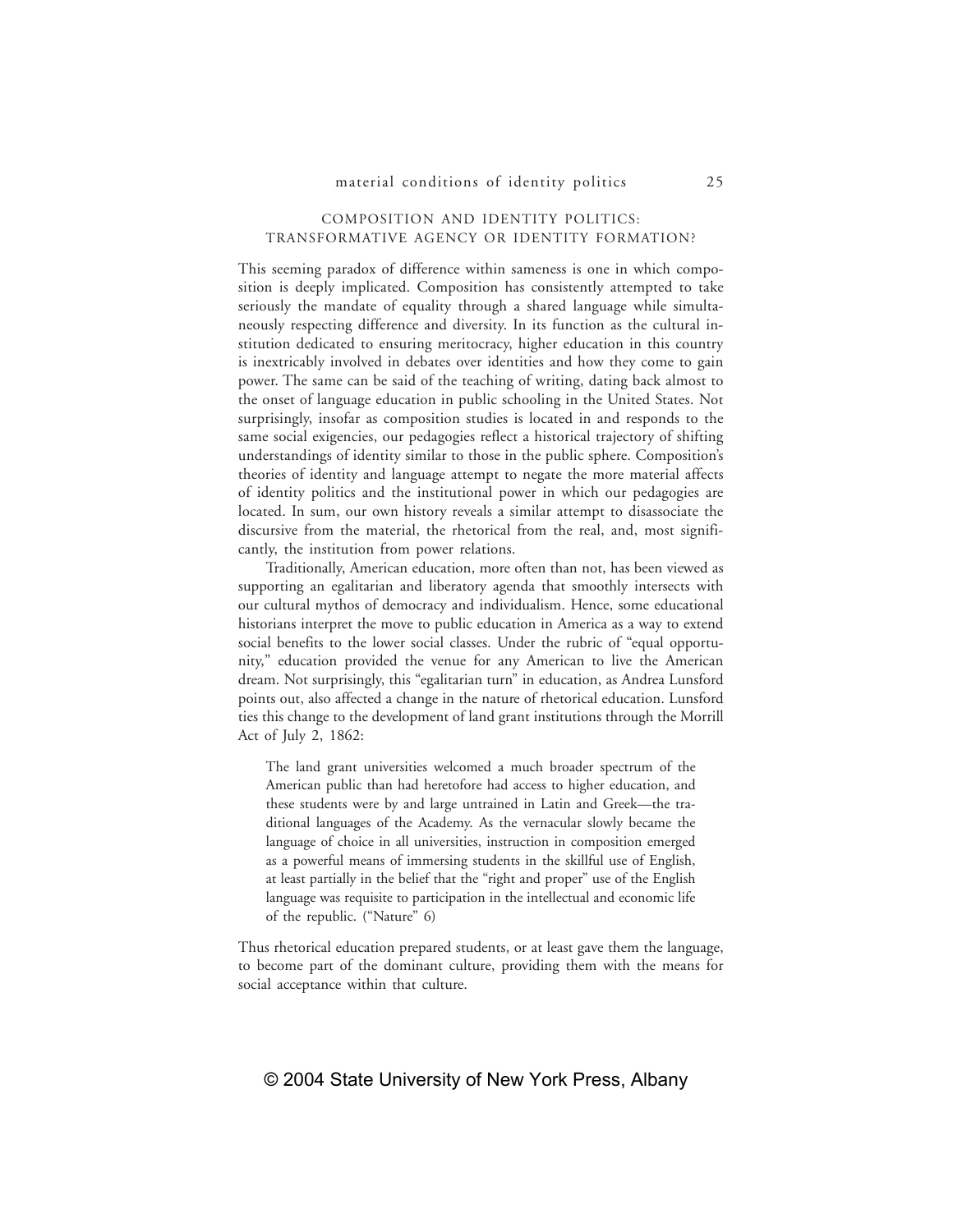Although expressed in democratic terms, rhetorical education also functioned as a primary form of acculturation, creating identities through the pursuit of a monolingual body politic with similar investments in supporting dominant cultural institutions and values. The discourse taught in schools could be read as an inherent good if education is viewed as providing the linguistic resources with which to become an active member of a valued society. To achieve this status, the student not only learns academic discourse but also becomes a member of the dominant culture through her facility with its language. In this way, language education became linked to instruction in dominant culture, to the desire for a national consciousness characterized by a similar language, worldview, and ideology, learned simultaneously with a discourse that would inculcate such an identity and ensure its reproduction in the public sphere should the student "merit" entrance into positions of power. In its own historical trace, composition, that is, becomes mired in structural relations of power; its institutional location connects writing instruction inextricably to the production of the acceptable ideological citizen, worker, and consumer. In this way, composition in the late nineteenth and early twentieth centuries participated in the public consensus about identity: Equality could best be achieved through sameness, albeit a route to sameness offered only to men of a particular class and ethnicity.

While composition's history is undoubtedly one of teaching "sameness," the beginning of what we might call modern composition studies, brought to the forefront during Open Admissions (historically contemporaneous with Civil Rights), also speaks to our concerns with difference. Early on such attempts to enfranchise new groups entering the university resulted in pedagogies aimed at accommodation and acculturation meant to give students the means to compete within the meritocracy through the "sameness" of their language use (see Lu and Horner). Learning academic discourse, that is, served as the precursor to university success, and thus the material and social benefits a university education was meant to confer. The public attention at this time to the "literacy crisis," for which such admissions policies were partially blamed, mandated such an approach. Yet, as Patricia Harkin and John Schilb have pointed out, such a crisis also resulted in greater attention to the cultural backgrounds of students and a critique of the function of school. Through the influence of work in the '70s, such as Mina Shaugnessy's groundbreaking approach to error or resolutions like "Student's Right to Their Own Language," we came to recognize the inextricable relationship between language use and cultural identity. Social involvement became the foremost model for explaining reading and writing ability, encouraging us to define literacy as "a growing metacommunicative ability—an increasing awareness of and control over the social means by which people sustain discourse, knowledge, and reality" (Brandt 32). By acknowledging the connection between discursive and social practice, we also recognized the ways in which this literate practice reflects the culture (i.e., knowledge, worldview, and relationship to re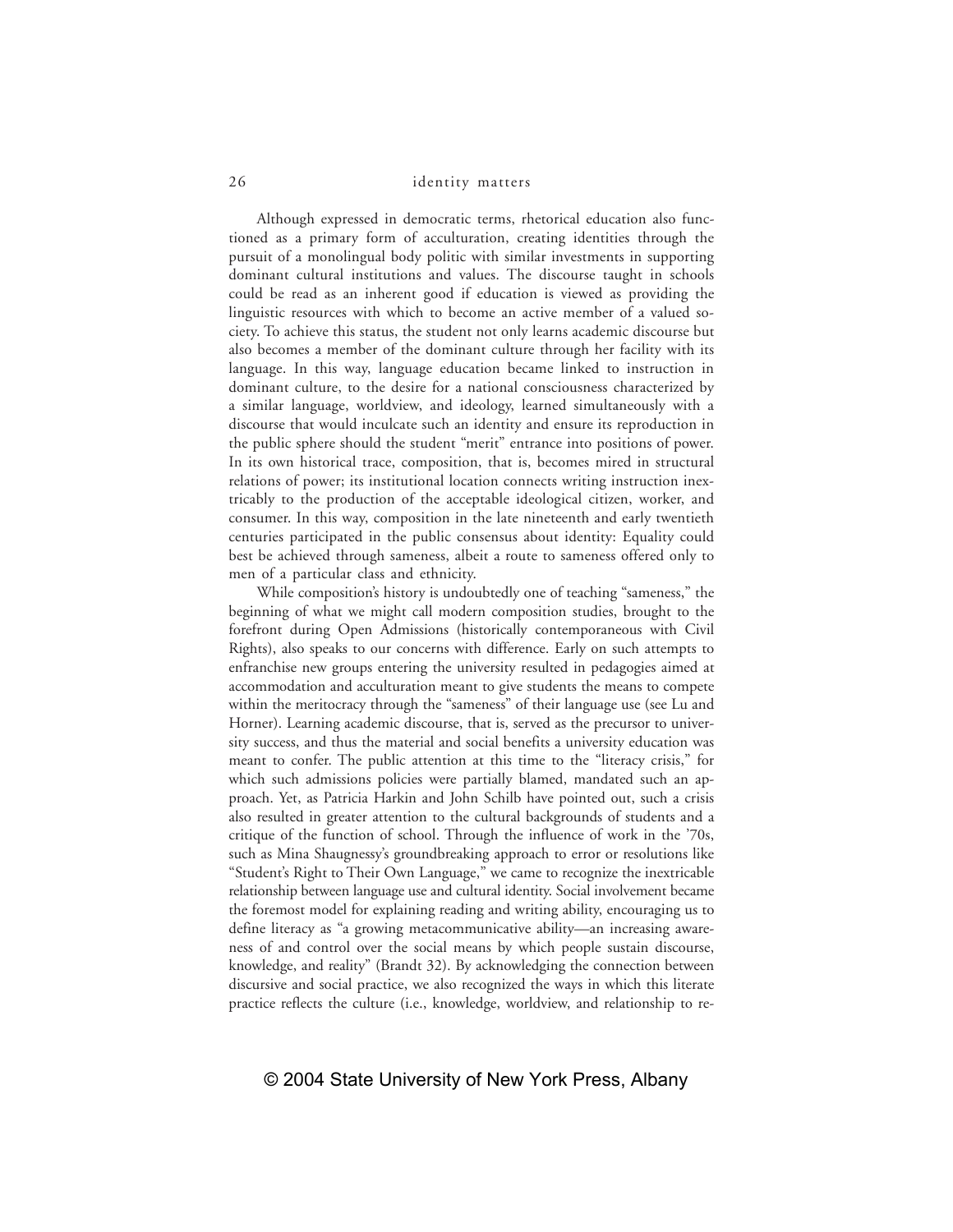ality) embodied in the social relations and histories of various communities: the social real as it is lived in local contexts.

In response to such realizations and under the influence of a variety of social discourse theories, pedagogies of the 1980s moved to more liberal approaches based in discourse communities supported by significant research into multiple literacies (e.g., Heath, Shirley Brice; Street). With such pedagogies, we hoped to explain how sameness and difference might exist simultaneously. We could teach academic discourse as a precursor to meritocratic entitlement, while simultaneously acknowledging and valuing the diverse communities from which our students hailed (e.g., Bartholomae; Bruffee; Bizzell, "What"; Dean). Connecting literacy practice to community, identity, materiality, and ideology, however, also led to some disturbing questions about the effects of teaching academic discourse itself. If identity was forged through discursive-material interactions in a given community, then how is identity constituted when students begin to operate in many communities? Recognizing the connection between ideology, discourse, and identity, in sum, raised the question of how the varying power relations among discourse communities within the social real might affect the ongoing process of identity formation. Reflecting on the significant status academic discourse holds in culture, Patricia Bizzell perhaps encapsulates this concern best when she considers that academic discourse could rewrite identity in favor of dominant culture, even within a curriculum acknowledging the multiple discourse practices and worldview of other communities ("What").

Such a concern, however, occupied composition scholars for only a relatively short time, as we quickly backed off from the implications such a question provoked. In our concern for difference, we came to occlude our implication in producing sameness that characterizes so much of composition's history. We held out hope, that is, that sameness and difference could be pursued simultaneously, lest we risk questioning how composition's democratic agenda—now refigured as the preservation of multiple identities—might impact the meritocratic value of learning academic discourse, and thus our expertise in and commitment to teaching that discourse. Even Bizzell, in the very essay where she raises this question, backs off from its potential implications. While Bizzell admits that academic discourse, because of its societal status, "makes a strong bid to control all of a student's experience," she still claims that the goal of pedagogy is to make students "bicultural," able to move between an academic and a "home" discourse ("What" 299, 298). Even though she concedes the power of academic discourse and refers to the school "as an agent of cultural hegemony," Bizzell continues to argue that the dominance of a certain discourse community does not have to equal a conversion ("Cognition" 237). With the influence of Joseph Harris's Braddock award-winning essay, "The Idea of Community in the Study of Writing," the conviction that composition could honor both difference and sameness simultaneously became readily accepted. In this essay Harris criticizes those who describe acclimation to academic discourse as a process of being "born again"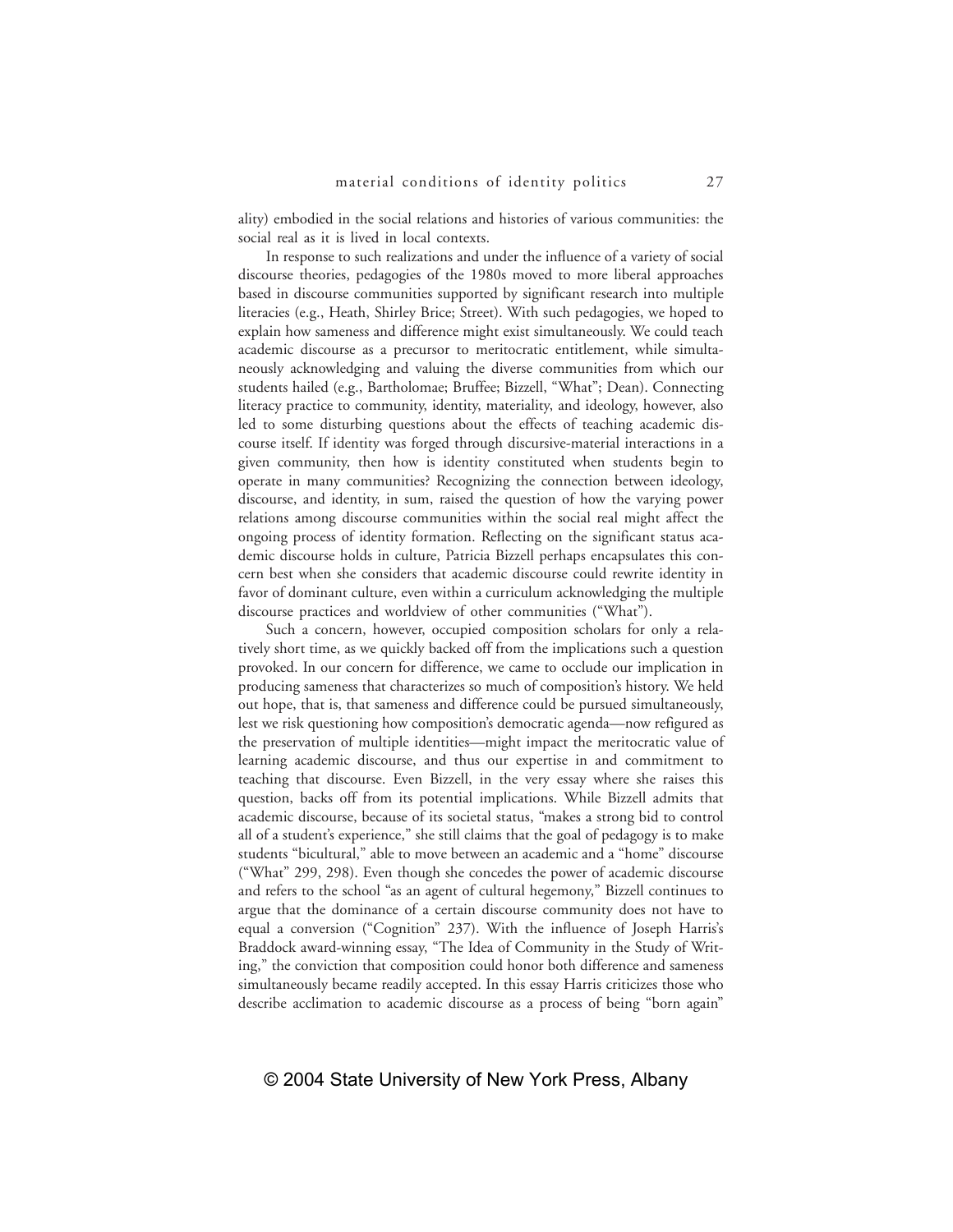(16) by arguing that such a description falsely polarizes the academic community and other "common" communities. Instead, Harris argues that acclimation to academic discourse is not an initiation but an addition to a student's already complicated language. Under this view, composition came to see the boundaries of communities as constantly shifting, while individuals were imagined to "cross and recross" boundaries continually, "joining other communities one moment, returning to a 'home' community the next" (Porter 216).

Despite evidence that such border crossing is not always possible (e.g., Brodkey, "Literacy Letters;" Balester; Malinowitz), the conclusion to this 1980s debate now infuses most composition theory. Academic discourse came to be seen as providing an "addition" to an already complicated identity that was written within multiple experiences and languages such that the writing subject could, in the '90s, be reenvisioned as a site of multiple and conflicting discourses (see Faigley). Composition came to see the classroom as a space of multiple, interacting discourses where the fluidity of the subject could exceed its given cultural inscriptions to become a critical agent capable of rewriting culture. Relying on the fluid subject and the multiplicity of discourse did not negate the concerns about power evident in the 1980s. Instead, multiple power relations became the precise means by which agency could be achieved and ideological interpellation resisted. Berlin and Vivion summarize this point well: While writing "may result in a simple accommodation to hegemonic codes, . . . it usually involves a negotiated transaction and even resistance. In other words, cultural codes are rarely totally predictable in their effects on lived experience" (x). Because all local contexts are overdetermined by multiple discourses interacting within a given moment, a single writing context produces a variety of subject positions that have the potential to both interpellate the subject ideologically and/or provide spaces wherein that inscription can be resisted. In this view, the contexts available for writing subjects are probably best imagined as "leaky sites of struggle and ongoing negotiation where no outcomes can be guaranteed in advance" (Trimbur, "Postmodern" 130). Enacting the possibilities for agency, as a result, relies on the subject's ability to see culture as "leaky" by mobilizing the multiplicity he brings to any cultural production, including acts of writing.

While community-based pedagogies focused on "preserving" difference as a site equal to academic discourse (a diversity concept of multiculturalism), more recent approaches focus on bringing "people out of their various 'safe houses' and into a 'contact zone'" (Harris, *Teaching* 120) imagined as a site of conflict (Pratt) or negotiation (Harris) where multiplicity could be engaged. Other pedagogies take this premise of the multiple subject beyond contact to a critique of culture wherein students learn to reread the cultural scene in favor of social transformation (e.g., Berlin; Fitts and France) or reread their own identities as constructed in particular historical and ideological relations as a way of engaging the agency of the subject (e.g., Hesford; Brodkey, *Writing*). In these pedagogies, our chief concern about identity is activating its potential for agency, its poten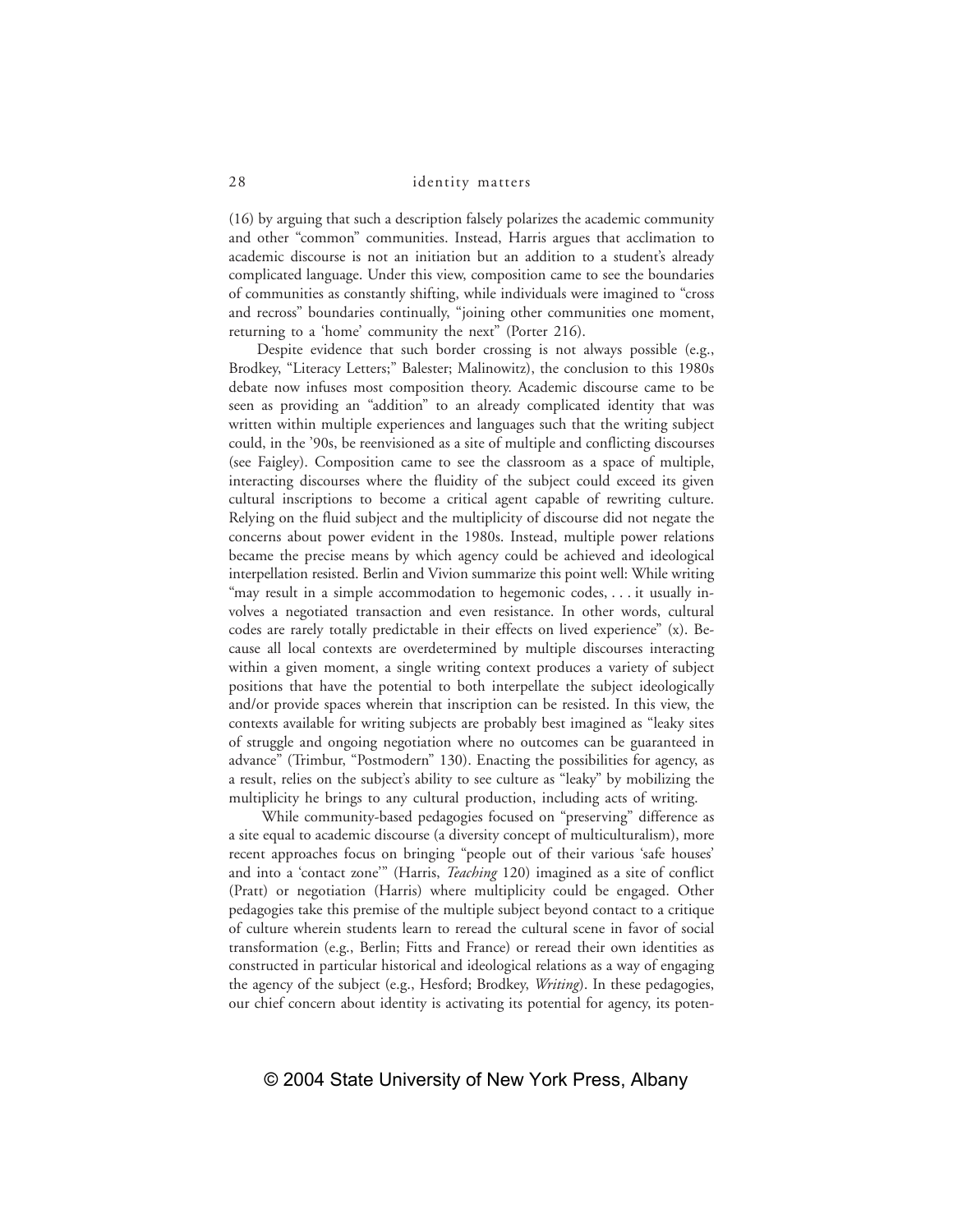tial to exceed particular discursive inscriptions in favor of action leading to social transformation. Although the route to such agency is hotly debated, our concerns for social empowerment have become aligned with the ability to critique culture and activate difference in favor of rewriting the world. Power relations are central to such concerns, yet the power of academic discourse to constitute identity introduced as a central issue in the 1980s has largely been elided by a focus on the fluidity of subjectivity.

Examining our current focus on social agency within history and the social events to which it is reacting, however, makes it difficult to relegate questions of identity constitution to theoretical presumptions about its additive effect on student identity. Rather, in this admittedly cursory and deliberately interpreted history of composition, we see mirrored the continual attention to sameness and difference that characterizes much of our current public rhetorics about identity politics. Since the inception of modern composition studies, the teaching of writing is figured as a site of *both* sameness and difference: as the site of learning national consciousness, while simultaneously attempting to negotiate the minefield of contemporary identity politics through attention to the variety of cultures that make up this nation. Given these connections between public rhetorics of identity and the goals of composition pedagogy, I have to ask whether our current reliance on the variety of identities and the mixed, contested array of discursive positions available to our students is an appropriate intervention into such a cultural scene. Identities are, as so many have theorized, multiply constructed in varying relations of power, yet can we presume that identities forged within such power relations can be felt and enacted as sites of agency given the significant influence of more material interactions in the social real and the public rhetorics through which we are encouraged to understand identities?

## TEACHING WRITING/TEACHING IDENTITY: DISCURSIVE IDENTITIES IN MATERIAL RELATIONS

What guides this question is a concern that we may have neglected power's more material effects in our search for agency within identity and culture. Composition's focus on the fluidity of subjectivity, that is, reveals a deep entrenchment in discourse theory that, while seeking to take the material into account, relegates the materiality of social life to secondary status. The discursive encodes the material, writes the body, and thus, the way to impact the material is to analyze discourse, to see oneself as a discursive construction, and to alter one's rhetoric to change the world. While I am in complete sympathy with these objectives, I worry that we may have also created a causality loop (discourse = the "real") that can lock us into a binary relation between the discursive and the material, limiting our ability to understand our own role in identity construction and our students' experiences as body in the material world. Privileging discourse over the material, in short, exposes not only a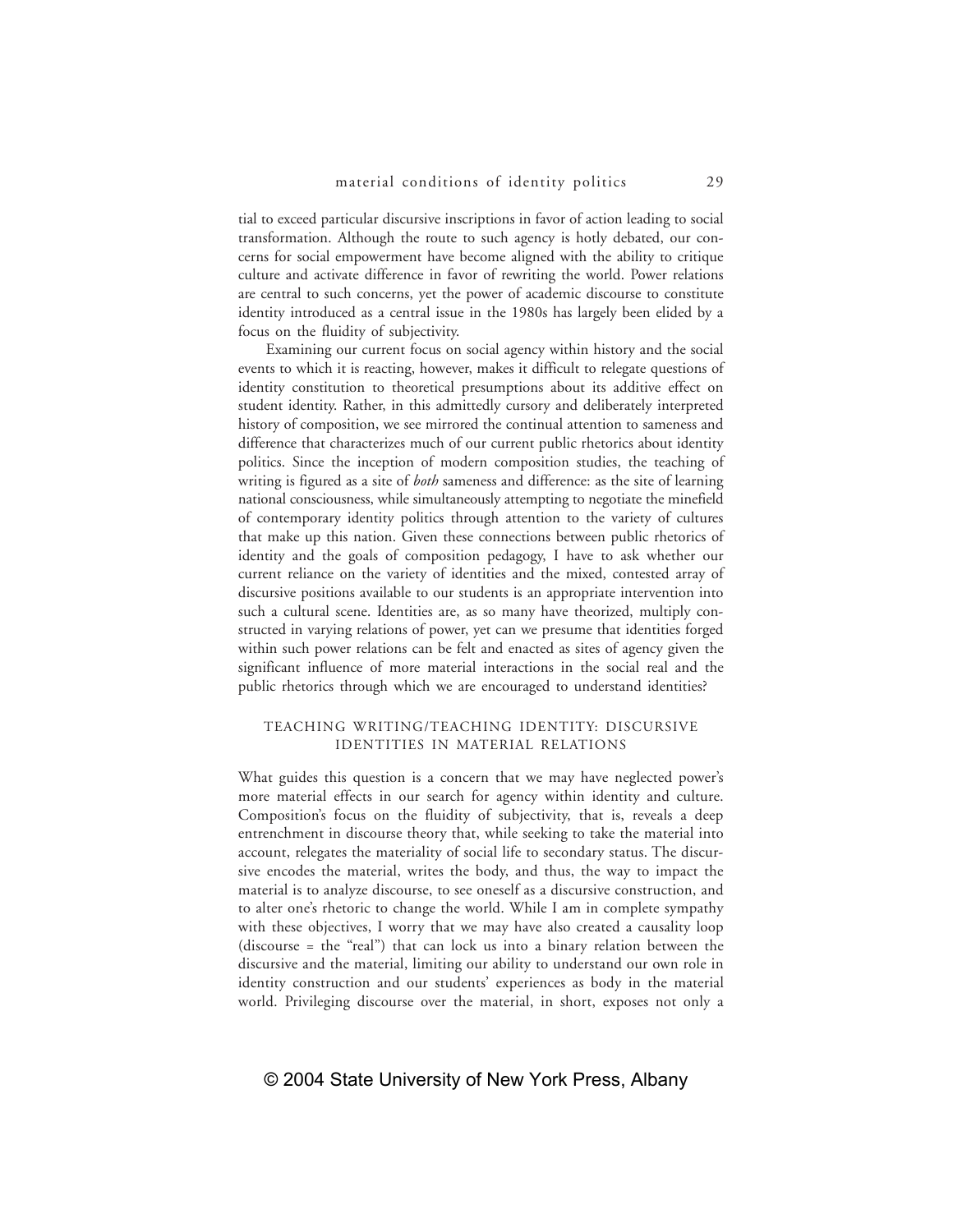potential inability to intervene into our student's understandings of identity but also the material role academic discourse plays in helping create the very hierarchies to which our students are subjected.

Theories focused on the discursive construction of subjectivity, for example, are too easily undercut by the ways in which our students experience identity authentically in material relations and the categorical public rhetorics through which they are encouraged to understand that experience. Multiple identities, we must always remember, result as much from unequal power relations in history (and in the present) as from the panoply of signs and discourses that characterize our post-Fordist, consumerist society. Although constructed via discourse, there is also a material history to that discourse that is inseparable from body. As Stuart Hall puts it so succinctly, "identities are the names we give to the different ways we are positioned by, and position ourselves in, the narratives of the past" (qtd. in Gates xiv). Part of that positioning is physical. Skin corporeally connects us to the past: "Different shades, textures, and feel of skin" serve as "testimony both to the subjective state of individuals and to the histories that have molded them; of fair Aboriginal skin as a document of the planned erasure of black skin; of the muddied skin of the white working class"(Probyn, "Eating" 87). We cannot escape skin, sexual organs, or the way discourses read our bodies through the lens of history. Such identities, as a result, are continually subjected to unequal power relations as part of everyday experience. Presuming we can exceed these positions discursively through multiple subjectivities deflects attention from these inequities, aligning composition theory with public rhetorics that seek to disassociate power from equity. Although certainly not a "common humanity" argument—in fact, its antithetical position is what allows it to seem such a positive social intervention—the presumption of multiplicity functions similarly to focus attention on the *mobility* of the subject rather than its ability to be fixed within structural power relations.

Although identities may be multiple, they are perceived and enacted categorically and authentically with significant material effects. Henry Louis Gates Jr. illustrates the paradox of the constructed nature of identity versus how it is lived and enacted quite clearly:

"One is not born a woman," Beauvoir famously wrote; and neither are you born a man, or a black, or the conjunction of the two. But what good does *that* do you? You can rebel against the content of an identity you didn't get to choose—and yet badly stitched vestments are not easily cast off. . . . Hence the appeal of that comforting old lie: I'm not a black *x* (poet, president, whatever), I'm an *x* who happens to be black. Alas circumstance won't have it so. Nobody happens to be black: this is a definitional truth. For a world in which blackness is elective or incidental—a world where you can "happen to be" black—is a world without blackness, a world, that is, where the concept has been dismantled or transfigured beyond recog-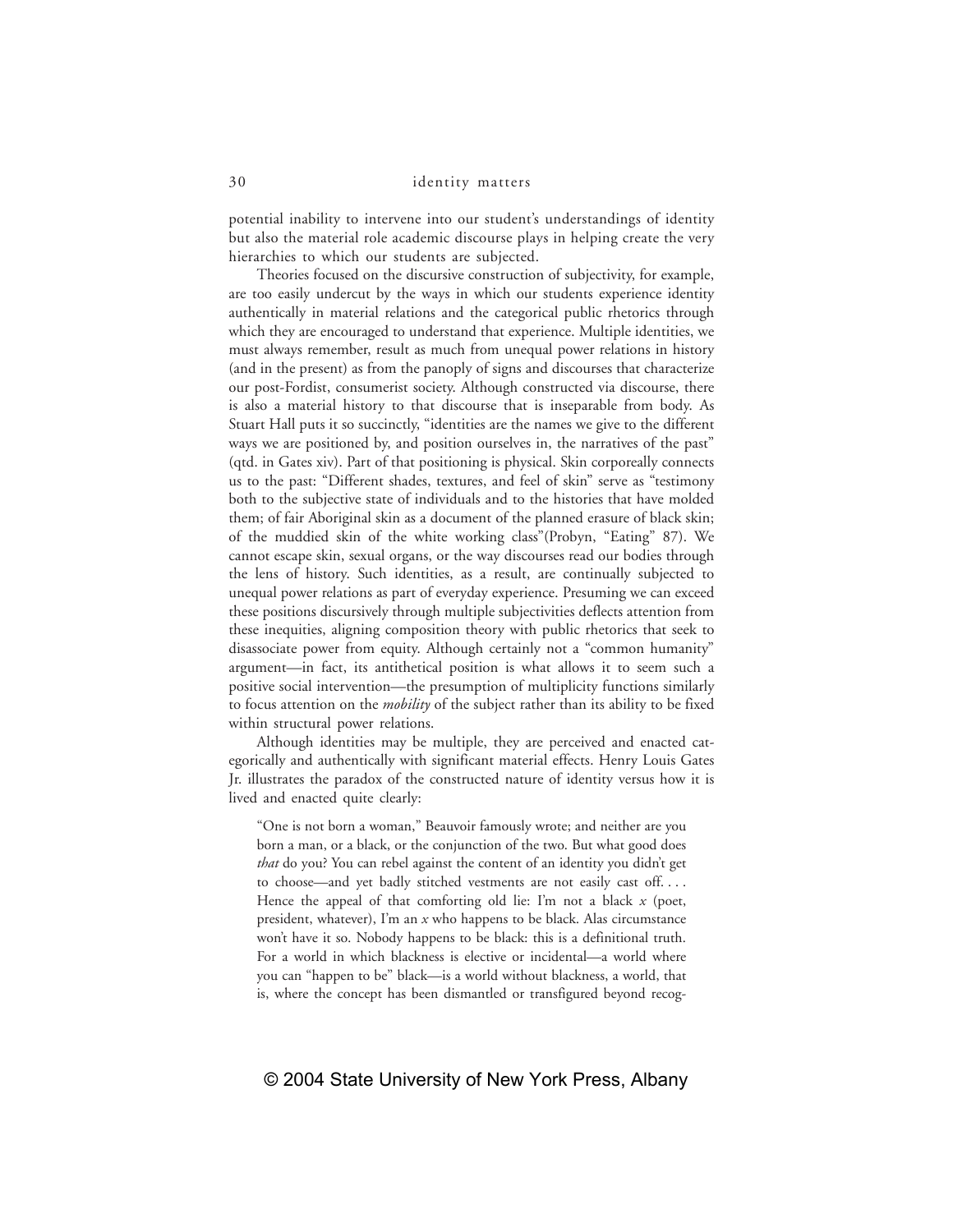nition./ So you might inveigh against, say, the ideology of authenticity, but in some measure you participate in it all the same. (xvii, original emphasis)

If one's body is coded as raced within the social real (or gendered, classed, or categorized in myriad other ways), one is inevitably forced by the reactions of others to inhabit such categories authentically. Within a society that codes identities categorically, perceptions of one's own identity cannot escape such encoding. Our rhetorics of identity, in short, *are* us, and thus, inevitably affect our attempt to act upon the world and define self. While multiple options exist, we do not necessarily perceive them within the structures imposed upon our identity within the material world.

Similarly, while power may function in multiple relations, it is just as often felt, enacted, and perceived structurally as part of everyday life. Theoretically, I may want to dispute the more structural effects of power, but the ways identities are treated and enacted does not allow such a vision. Just ask a single mother thrown off welfare, or a woman sexually harassed by her boss, or a young Black man "profiled" by the police whether power relations of identity aren't experienced structurally quite often. Seen as part and parcel of such a cultural scene, the interaction of structural and poststructural concepts of power are no less relevant to how we might imagine the power academic discourse wields through its institutional role in the social real. As Hesford argues, there is a danger in "romantic[izing] the primacy of the local" and seeing "local sites as independent from larger power structures, social relations, and discourses" (xxii–xxiii). One of those dangers may lie in assuming such local relations can obviate the potentially oppressive function academic discourse may play in constituting identity. Our theories, that is, again correspond with public rhetorics, attempting to disconnect our material location—in institutions of school—from the normalizing function schooling is purported to serve. Through our focus on discursive theories, for example, we are assured that occupying positions inscribed through academic discourse need not affect the multiple subject's agency. Instead, we hold out hope for difference within sameness, enacted by the very students who seek to gain the material benefits schooling can accord. Never innocent about power, composition still tries to situate itself in opposition to the very institution that forms its material function in culture, relying upon the instability of power relations to ameliorate our potentially more oppressive role in identity politics. That our pedagogies' attempts to see identity as performative and rhetorical could easily be undercut by the larger power structure in which schooling functions, however, must be taken seriously. Far from a successful intervention into such a scene, composition's focus on the fluidity of subjectivity could easily be co-opted by public rhetorics as yet another assurance that difference can exist simultaneously with sameness. Connected as it is to public rhetorics of equality through class mobility, academic discourse is well positioned to seem the "way out" of inequitable power relations while simultaneously maintaining one's primary alliances.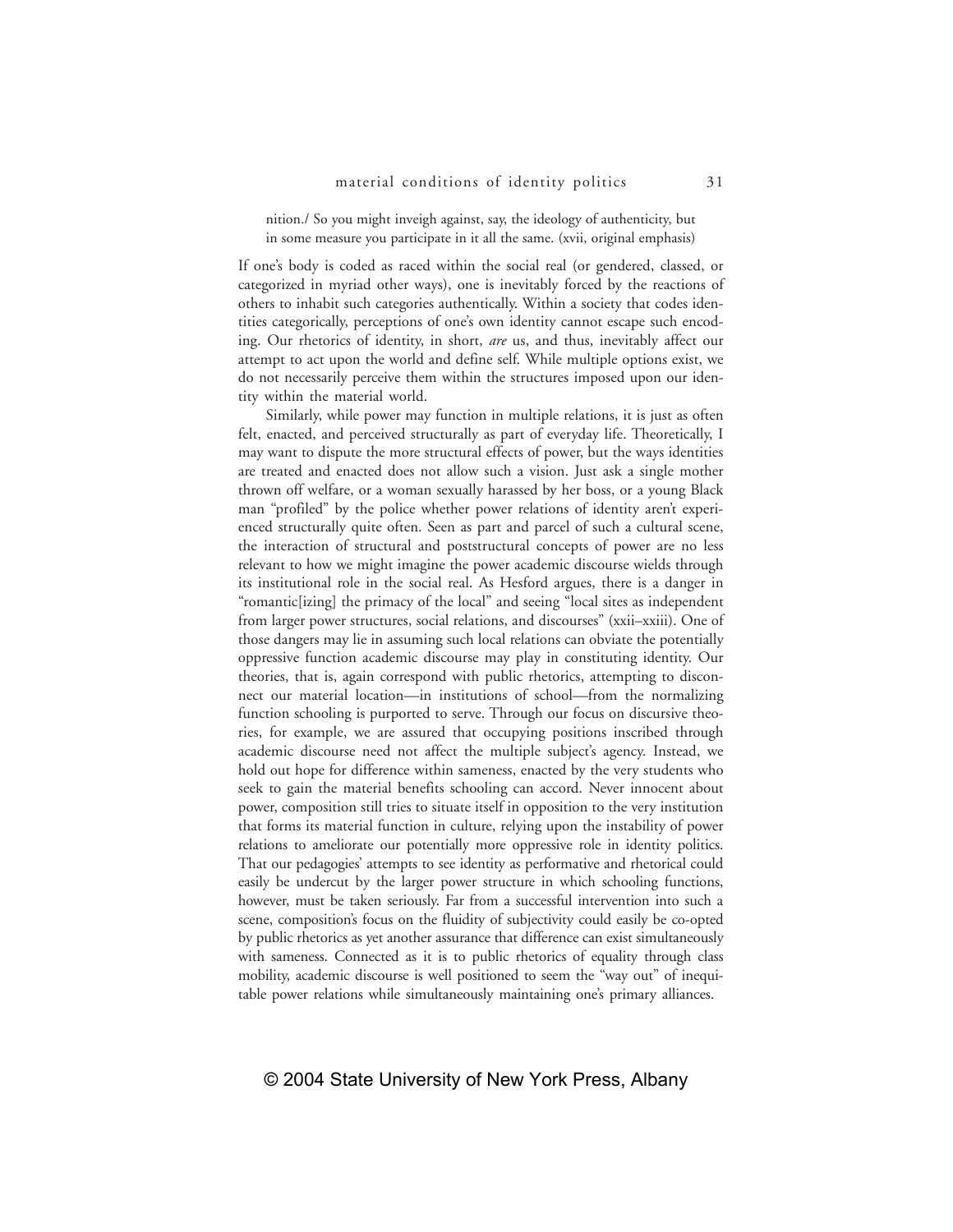#### 32 identity matters

Ignoring the potential that our pedagogies might also be creating identities in accordance with the options available in public discourses, frankly, concerns me a great deal. I fear our quick turn away from these questions in the 1980s may not have been only a theoretical turn, but one in which we could, albeit unwillingly, absent ourselves from literacy's reproductive function in favor of seeing ourselves as supporters of difference. In making such a claim, I do not want to negate the significant contribution that such pedagogies have made in offering multiple ways to intervene into identity politics. In our fervor for creating equitable and critical pedagogies, however, I suspect that we may also have unwittingly allowed ourselves an "out" whereby our own role in constructing identities continuous with dominant ideology may have been given short shrift. By attending so closely to questions of agency and social transformation, composition has not looked closely enough at the more oppressive function academic discourse might serve. If we imagine students' experience of identity as a body who desires and experiences in both discursive *and* material interactions, however, we also have to acknowledge that the fluidity of the subject could potentially be undermined by its experience as body and social being. Social being is negotiated structurally even if individual bodies interact locally. Agency may be possible in the complex relations local contexts provide, but how we em-body identity is never *only* local; it is also always already a fact of social being. This connection between material relations and identity formation highlights two potential challenges to presumptions of agency in composition theory: (1) the effect of the institution's role in the social real on how students constitute identity, and (2) the effect of social relations in the material world on how one perceives the potential agency of cultural difference.

## EM-BODYING IDENTITY AND QUESTIONS OF AGENCY IN THE SOCIAL REAL

In complicating identity through redefining culture as an ongoing process, discourse as multiple, and the subject as fluid, composition has admittedly attempted to exceed its own social location and productively intervene into identity politics. Further, I am convinced that at times identities function in precisely the ways we have theorized, as researchers like Hesford and Brodkey demonstrate brilliantly. I am convinced, that is, that writers do "struggle with inherited social narratives of self" and students do "negotiate their identities in response to perceived power relations" such that sites of resistance can be created out of even potentially oppressive discourses and students can redefine their identities in acts of self-agency and use such agency to affect material conditions (Hesford xxxiii). If difference always operates alongside sameness, however, I think we also have to ask whether the influence of "sameness" in institutional rhetorics might have an equivalent influence over identity formation and agency.

There is a limit, of course, to how much of this complex relation among the material and discursive elements of culture we might take on as part of